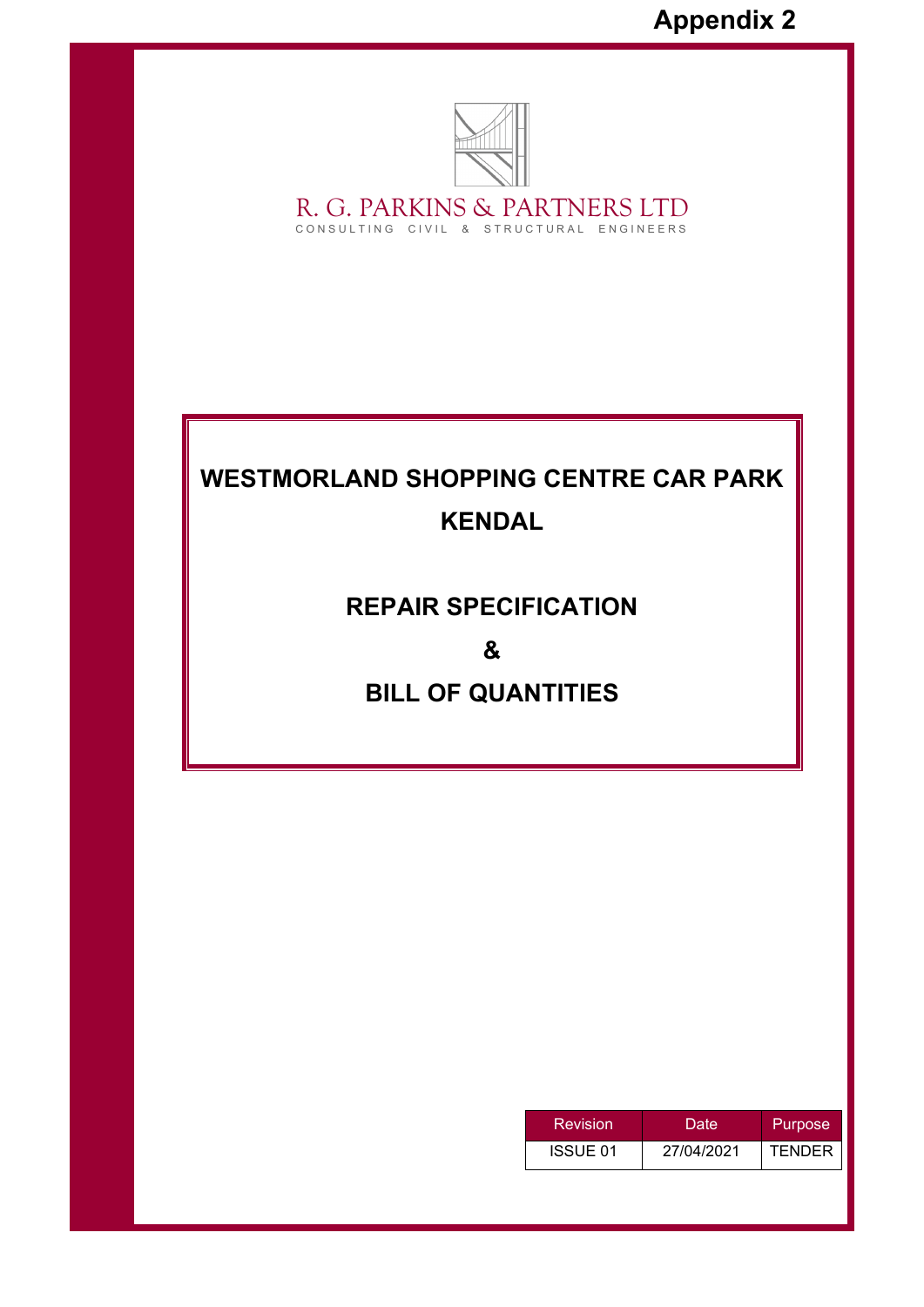

## **DOCUMENT CONTROL**

| Project:             | Westmorland Shopping Centre Car Park, Kendal |
|----------------------|----------------------------------------------|
| Project Number:      | K37544                                       |
| Project Description: | Repair Specification & Bill of Quantities    |

| <b>Issue</b>    | <b>Date</b> | <b>Prepared by</b>                  | <b>Checked by</b>                    | <b>Approved by</b>                   |
|-----------------|-------------|-------------------------------------|--------------------------------------|--------------------------------------|
| <b>ISSUE 01</b> | 27/04/2021  |                                     |                                      |                                      |
|                 |             | Troy Melhuish MEng PhD<br>CEng MICE | Adam Roberts BEng(Hons)<br>CEng MICE | Adam Roberts BEng(Hons)<br>CEng MICE |

#### **Disclaimer**

This specification was produced by R. G. Parkins & Partners Ltd for South Lakeland District Council for the specific purpose of providing a repair specification and bill of quantities for the Westmorland Shopping Centre Car Park in Kendal.

This report is for the sole use of South Lakeland District Council. R. G. Parkins & Partners Ltd will not be held responsible for any actions taken or decisions made by any third party as a result of this report.

All digital mapping reproduced from Ordnance Survey digital map data. ©Crown Copyright, All rights reserved. 2021, Licence Number 100038055.

> Meadowside Shap Road Kendal Cumbria LA9 6NY Tel: (01539) 729393 Fax: (01539) 740609 Email: mail@rgparkins.com Also at: 97 King Street Lancaster LA1 1RH Tel: (01524) 32548 Fax: (01524) 843989 Directors :-A Roberts BEng (Hons) CEng MICE J R Parkins Dip Eng HNC Associates :-<br>T Melhuish MEng PhD CEng MICE T Melhuish MEng PhD CEng MICE E Roberts MEng (Hons) CEng MICE S Winstanley EngTech MICE CMaPS **COMING A CONTEX** O Sugden MEng

Registered Office: Meadowside Shap Road Kendal Cumbria LA9 6NY Reg No: 4107150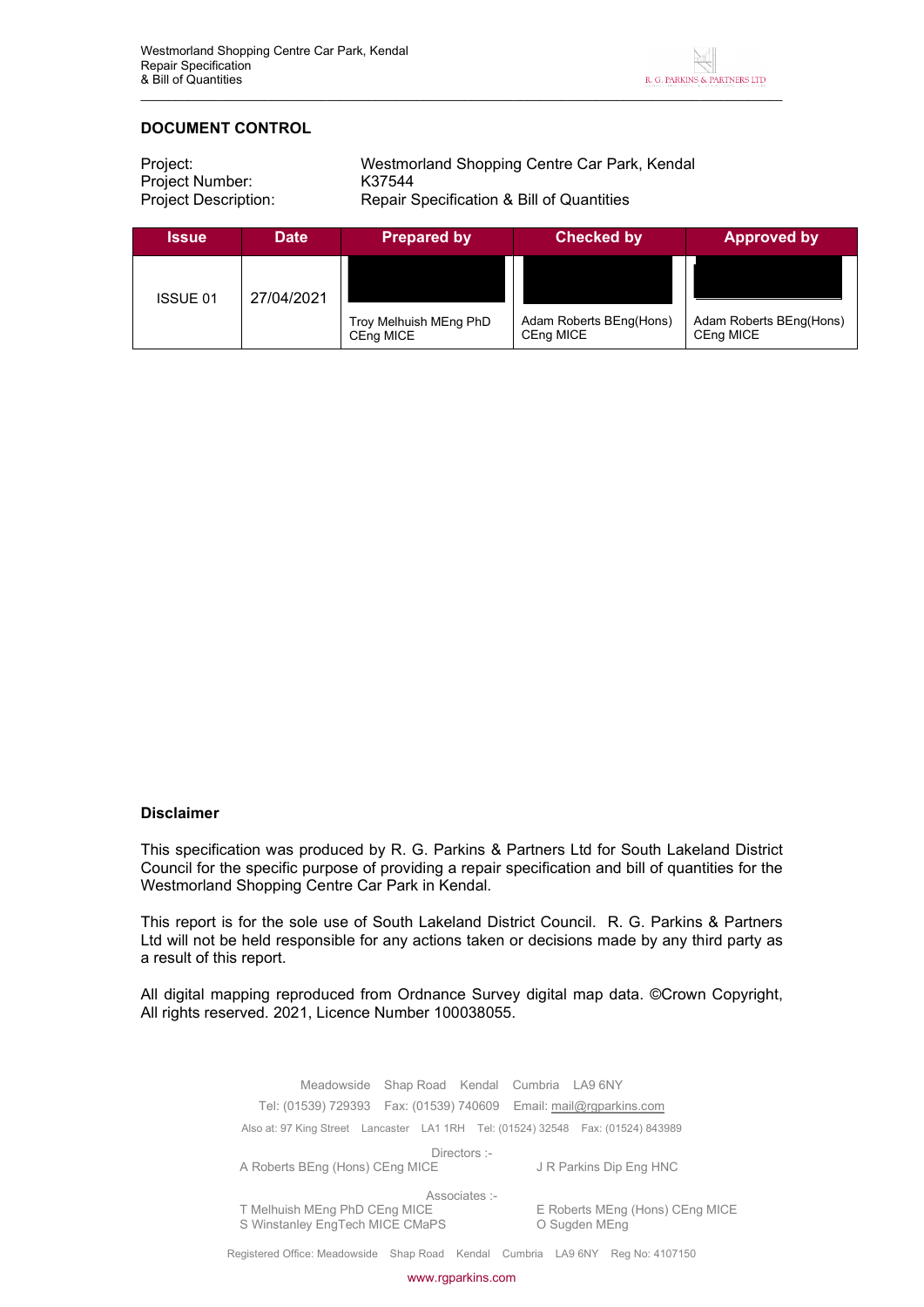

## **CONTENTS**

| 1.0 |         |                                                                                     |
|-----|---------|-------------------------------------------------------------------------------------|
|     | 1.1     |                                                                                     |
|     | 1.2     |                                                                                     |
|     | 1.3     |                                                                                     |
|     | 1.4     |                                                                                     |
| 2.0 |         |                                                                                     |
|     | 2.1     |                                                                                     |
|     | 2.2     | Install New Waterproof Deck Coating to Levels 2, 2A, 3, 3A, 4 & 4A 5                |
|     |         |                                                                                     |
|     |         |                                                                                     |
|     |         |                                                                                     |
|     |         |                                                                                     |
|     |         |                                                                                     |
|     |         |                                                                                     |
|     | 2.3     | Remedial Works to Existing Triflex Systems on Levels 5, 5A & 7  8                   |
|     | 2.4     |                                                                                     |
|     | 2.5     | Removal of Block Paving to Pedestrian Crossing on Level 3 9                         |
|     | 2.6     |                                                                                     |
|     | 2.7     |                                                                                     |
|     | 2.8     | External Concrete Repairs to Precast Concrete Fin Units 11                          |
|     | 2.9     | Cathodic Protection - Sacrificial Galvanic Anodes 11                                |
|     | 2.10    |                                                                                     |
|     | 2.11    |                                                                                     |
|     | 2.12    | Additional Concrete Repairs & Other Ancillary Works 12                              |
|     |         | 2.12.1 Repair Nos. 18 & 90 – Copings, render & concrete repair to external wall on  |
|     |         |                                                                                     |
|     |         | 2.12.2 Repair No. 36 - Repairs to mansard roof on Level 5B  12                      |
|     |         | 2.12.3 Repair No. 45 – Lintel repair above external window to stairwell  13         |
|     |         | 2.12.4 Repair No. 48 – Support strapping to precast quoin unit on Level 7  13       |
|     |         |                                                                                     |
|     |         | 2.12.6 Repair No. 86 - Render repair above opening to Level 3A  13                  |
|     |         | 2.12.7 Repair No. 87 – Concrete repairs to lintel above main car park exit on Level |
|     | 1B      | 13                                                                                  |
|     |         | 2.12.8 Repair No. 88 - Concrete repair to external quoin unit 14                    |
|     |         |                                                                                     |
|     | 2.12.10 |                                                                                     |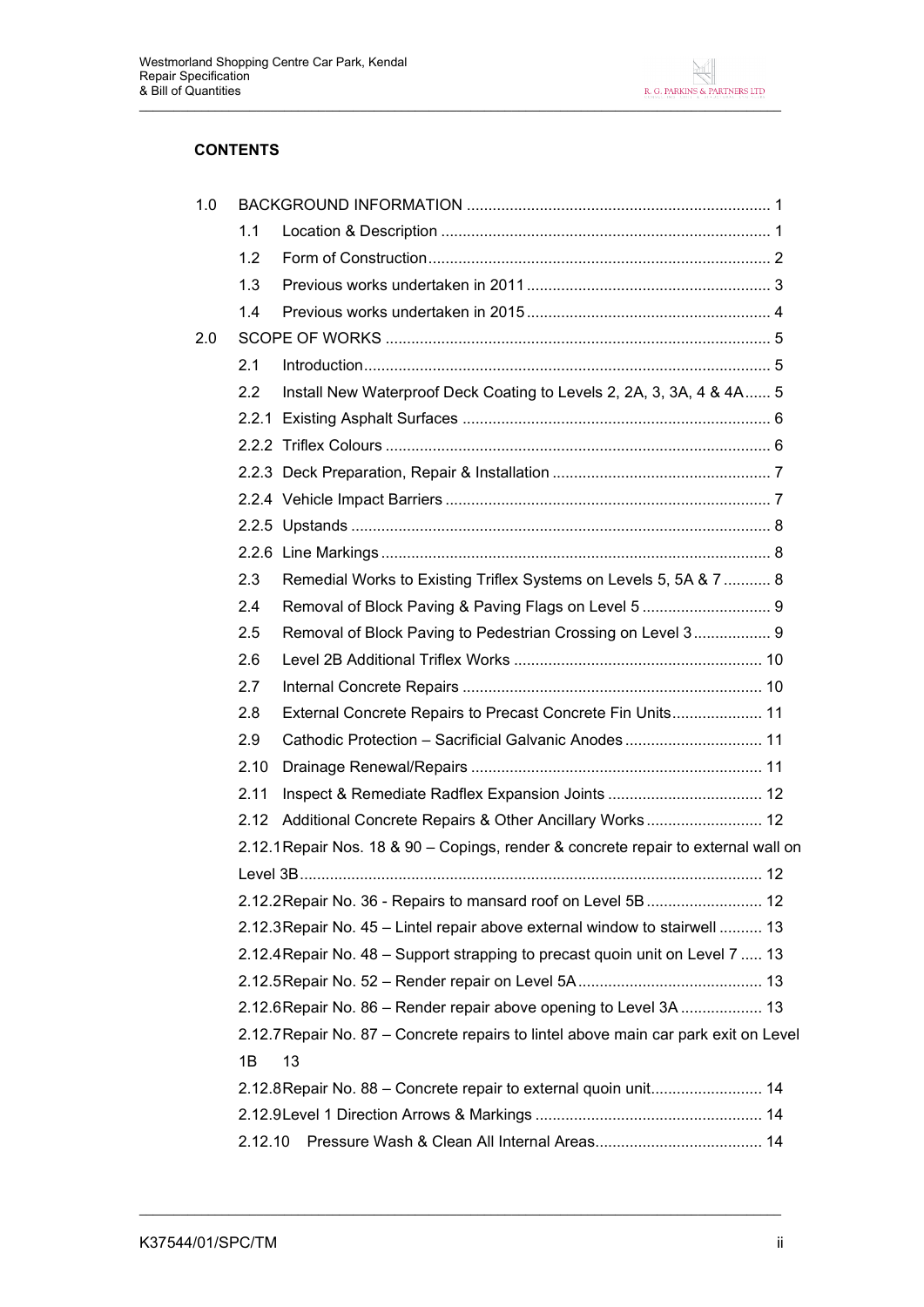|     | 2.12.11 |                                                       |
|-----|---------|-------------------------------------------------------|
| 3.0 |         |                                                       |
|     | 3.1     | Bill of Quantities ………………………………………………………………………… 15    |
|     | 3.2     |                                                       |
|     | 3.3     |                                                       |
|     | 3.4     |                                                       |
|     | 3.5     |                                                       |
|     | 3.6     |                                                       |
|     | 3.7     |                                                       |
|     | 3.8     |                                                       |
|     | 3.9     |                                                       |
| 4.0 |         | MATERIAL SCHEDULE FOR REINFORCED CONCRETE REPAIRS  20 |
|     | 4.1     |                                                       |
|     | 4.2     |                                                       |
|     | 4.3     |                                                       |
| 5.0 |         |                                                       |
|     | 5.1     |                                                       |
| 6.0 |         |                                                       |

## **FIGURES**

## **APPENDICES**

APPENDIX A: BILL OF QUANTITIES APPENDIX B: SCHEDULES, PHOTOS & LOCATION PLANS OF REPAIRS APPENDIX C: INTERNAL CONCRETE DECKS – TRIFLEX DECKCOAT **SPECIFICATION** APPENDIX D: ASPHALT & EXTERNAL DECKS – TRIFLEX DECKFLOOR **SPECIFICATION** APPENDIX E: CONCRETE REPAIRS – FLEXCRETE SPECIFICATION APPENDIX F: CATHODIC PROTECTION – CPT SPECIFICATION APPENDIX G: EXPANSION JOINTS – RADFLEX SCOPE OF WORKS & BOQS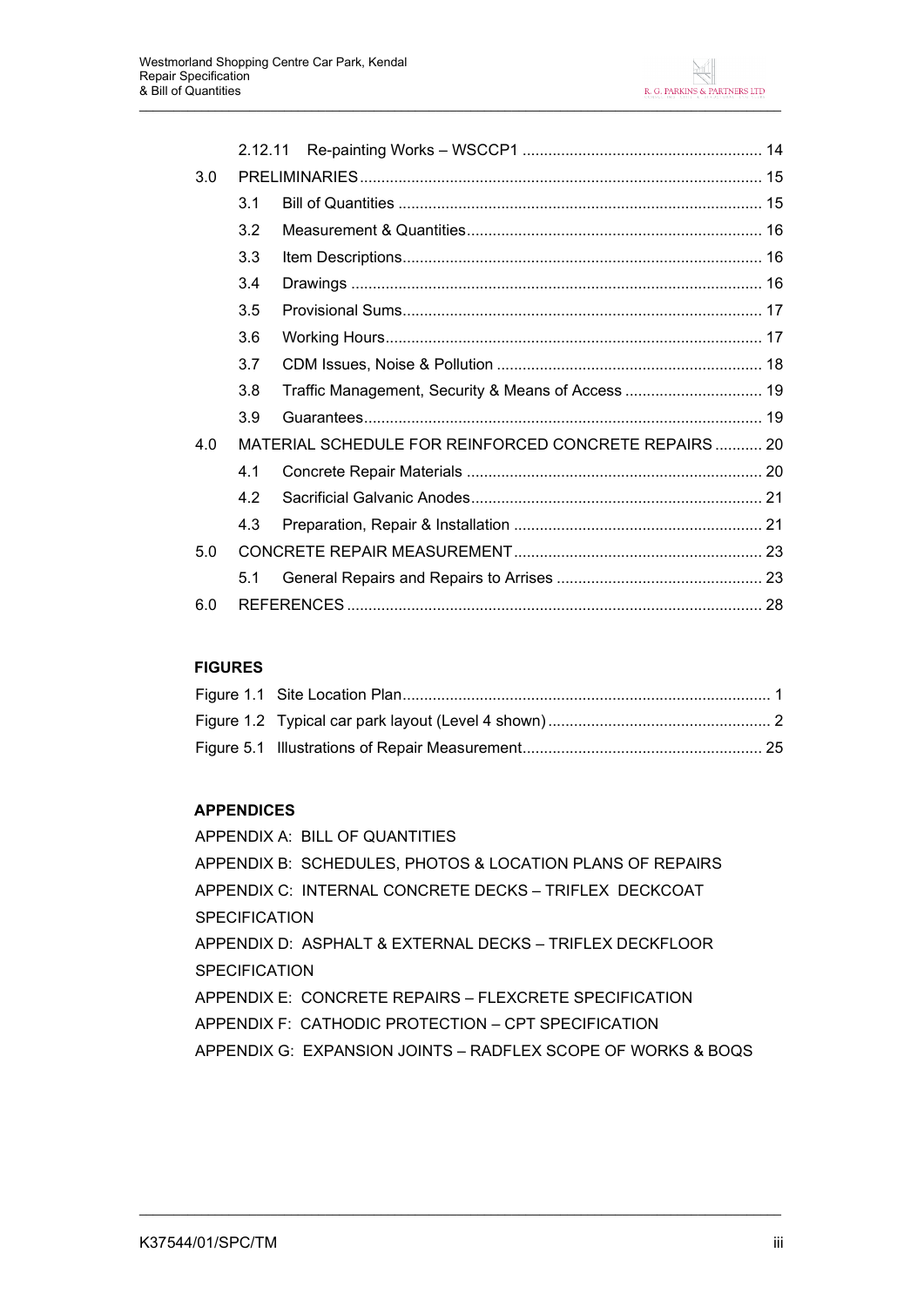## **1.0 BACKGROUND INFORMATION**

## 1.1 Location & Description

The Westmorland Shopping Centre Car Park is located off Blackhall Road in the centre of Kendal at National Grid Co-ordinates 351610E, 492910N as shown in Figure 1.1 below. The car park is operated and maintained by South Lakeland District Council (SLDC).



Figure 1.1 Site Location Plan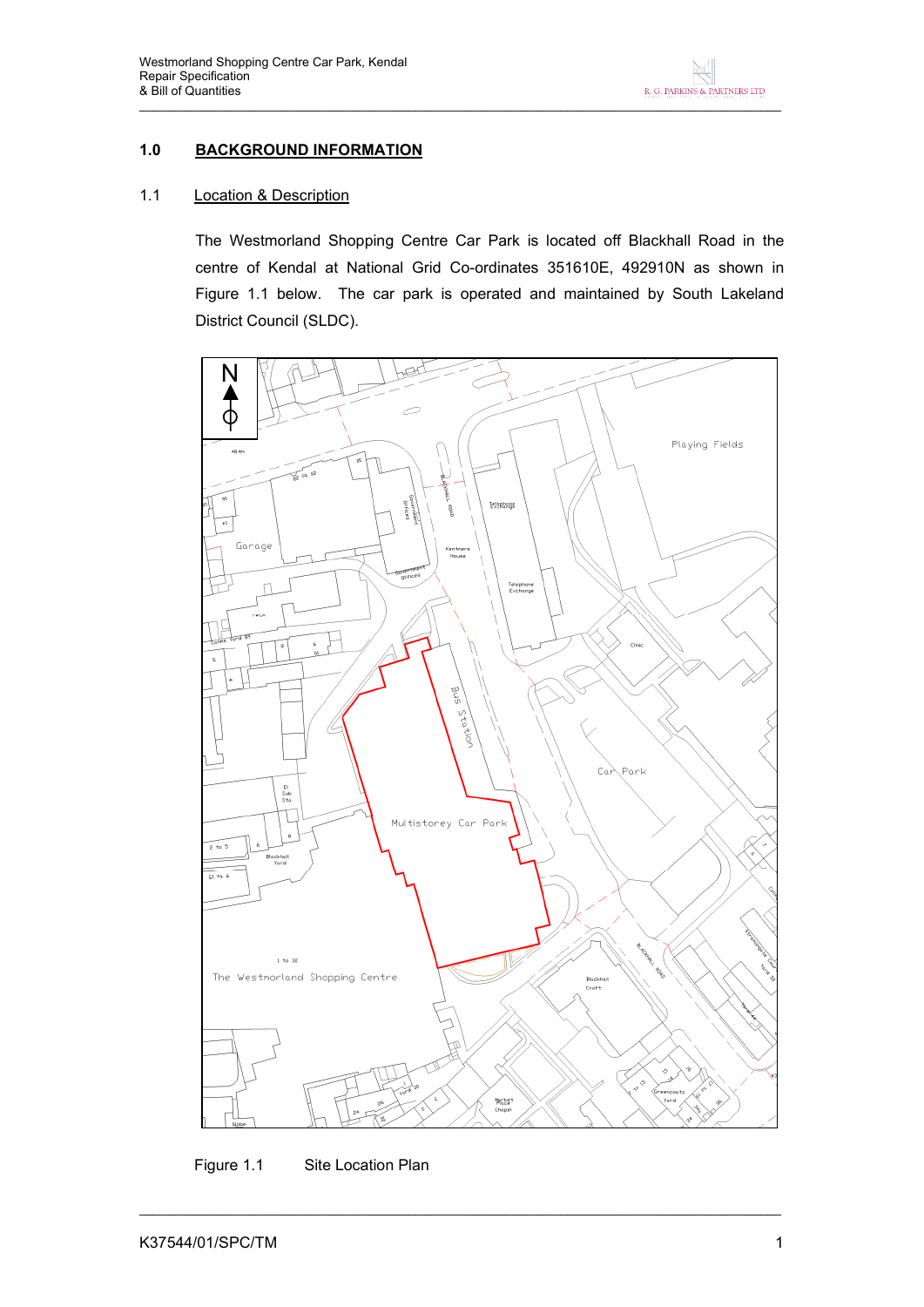There is one vehicular entrance into the car park along the northern elevation and a double lane exit directly onto Blackhall Road along the eastern elevation. Along the south-western elevation the car park backs onto the shopping centre and provides direct pedestrian access at Levels 3 and 5. The central bus station is located directly along the eastern elevation and benefits from a glazed canopy that forms part of the external cladding to the car park. The Citizen's Advice Bureau offices are also located along the eastern elevation and are partially within the envelope of the car park structure. Blackhall Road is one of the main vehicle thoroughfares in Kendal and consequently the surrounding area is characterised by residential properties, offices and delivery yards for the shopping centre.

## 1.2 Form of Construction

The car park comprises two separate adjoining structures as indicated in Figure 1.2. The older car park structure, located to the south, comprises 7 no. storeys and was constructed during the 1960's. For ease of reference the older car park structure will be referred to as WSCCP1, and each of the level numbers will be followed by the suffix "B" (except for Levels 6 & 7). There are no historical records or construction drawings available for this structure but it has been confirmed that the structure is primarily of a reinforced concrete lift-slab construction with areas of cast in-situ concrete slab along the edges and along the boundary with the shopping centre. The original external cladding generally comprises precast concrete balustrade units, edge panels, quoins and fin units.



Figure 1.2 Typical car park layout (Level 4 shown)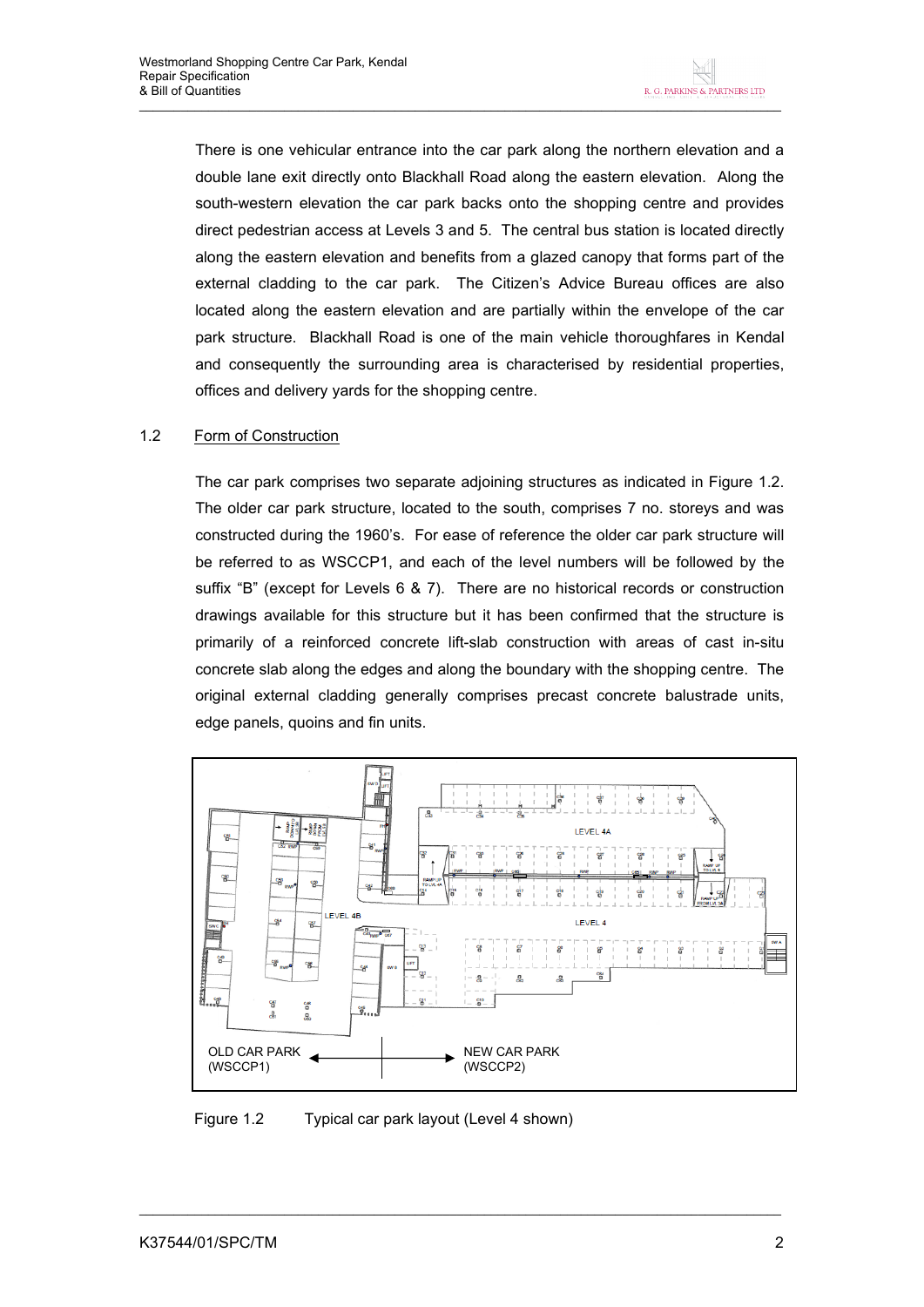The original car park construction was later extended, modified and refurbished during the 1990's. The newer car park structure, located to the north, comprises 5 no. storeys of split level. For ease of reference the newer car park structure will be referred to as WSCCP2, with the upper split level number followed by the suffix "A", and the lower split level number without a suffix. There is limited information available for this structure but construction drawings indicate the structure to be a post-tensioned reinforced concrete lift-slab on reinforced concrete columns. Cladding is formed principally by blockwork walls built off the floor slabs with an external render applied. A slate mansard canopy roof feature forms the roof to the car park at Level 5 and 5A in the new car park and Level 7 in the old car park.

#### 1.3 Previous works undertaken in 2011

During the period of September to December 2011 a significant number of concrete repairs, deck waterproofing and other ancillary works were undertaken and comprised the following:

- Concrete repairs to all significant defects located within the concrete decks (slabs and soffits), concrete walls and precast concrete units (parapets, fins and quoins). Repairs were primarily undertaken where concrete had clearly delaminated and spalled exposing corroded reinforcement steel (identified as 'high' severity defects in the 2010 Structural Condition Survey). Galvanic (sacrificial) anodes were installed in every concrete repair to enhance repair longevity and help mitigate future repair failure due to ongoing corrosion of the underlying reinforcement.
- The failed deck coatings in WSCCP1 were fully replaced with a new heavy duty waterproofing and surfacing system provided by Triflex with an associated 10 year warranty. Level 1B had no previous deck coating system and did therefore not benefit from a new waterproofing membrane due to SLDC budgetary constraints at that time.
- The original asphalt waterproofing surface coating to the external level in WSCCP2 (Level 5/5A) was covered with a new heavy duty waterproofing and surfacing system provided by Triflex.
- Concrete repairs were undertaken at column/slab interfaces throughout WSCCP2.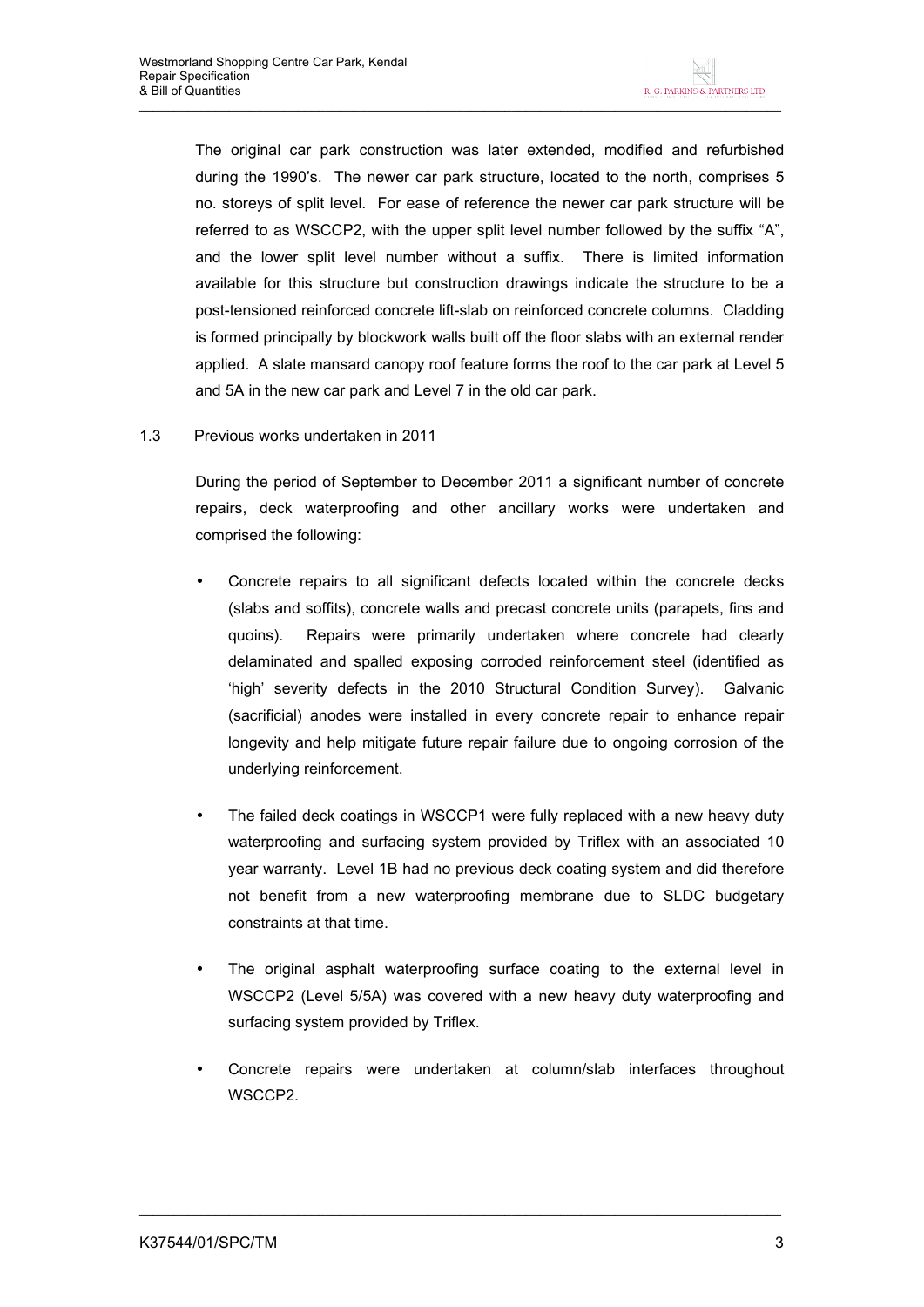- External repairs were undertaken to rendered cladding, plus the replacement of damaged and missing roof tiles and the replacement of a damaged window in one of the stairwells.
- The access road serving as the car park entrance and exit were resurfaced with asphalt.

As-built records of all repairs undertaken in 2011 were produced by RGP and were included in the post-construction CDM Health & Safety file for reference.

#### 1.4 Previous works undertaken in 2015

During September 2015 further repair and rehabilitation works were undertaken at the car park and comprised the following:

- Concrete repairs were undertaken to a number of areas of existing internal reinforced and precast concrete. Galvanic anodes were installed in each concrete repair.
- The existing expansion joints between WSCCP1 and WSCCP2 on Levels 2, 3, 4 & 5 were replaced with a new mechanical joint system by Radflex
- A number of drainage channels were cleaned and lined with a waterproof coating, and fitted with new gratings.
- Damp and rotten timber rafters to the mansard roof on Level 5B were replaced to mitigate water ingress.
- A small number of splits/tears identified in the existing Triflex deck coating located on Levels 5 and 5A in WSCCP2 were repaired as per the Triflex specification.
- All the internal walls and columns within WSCCP2 were re-painted.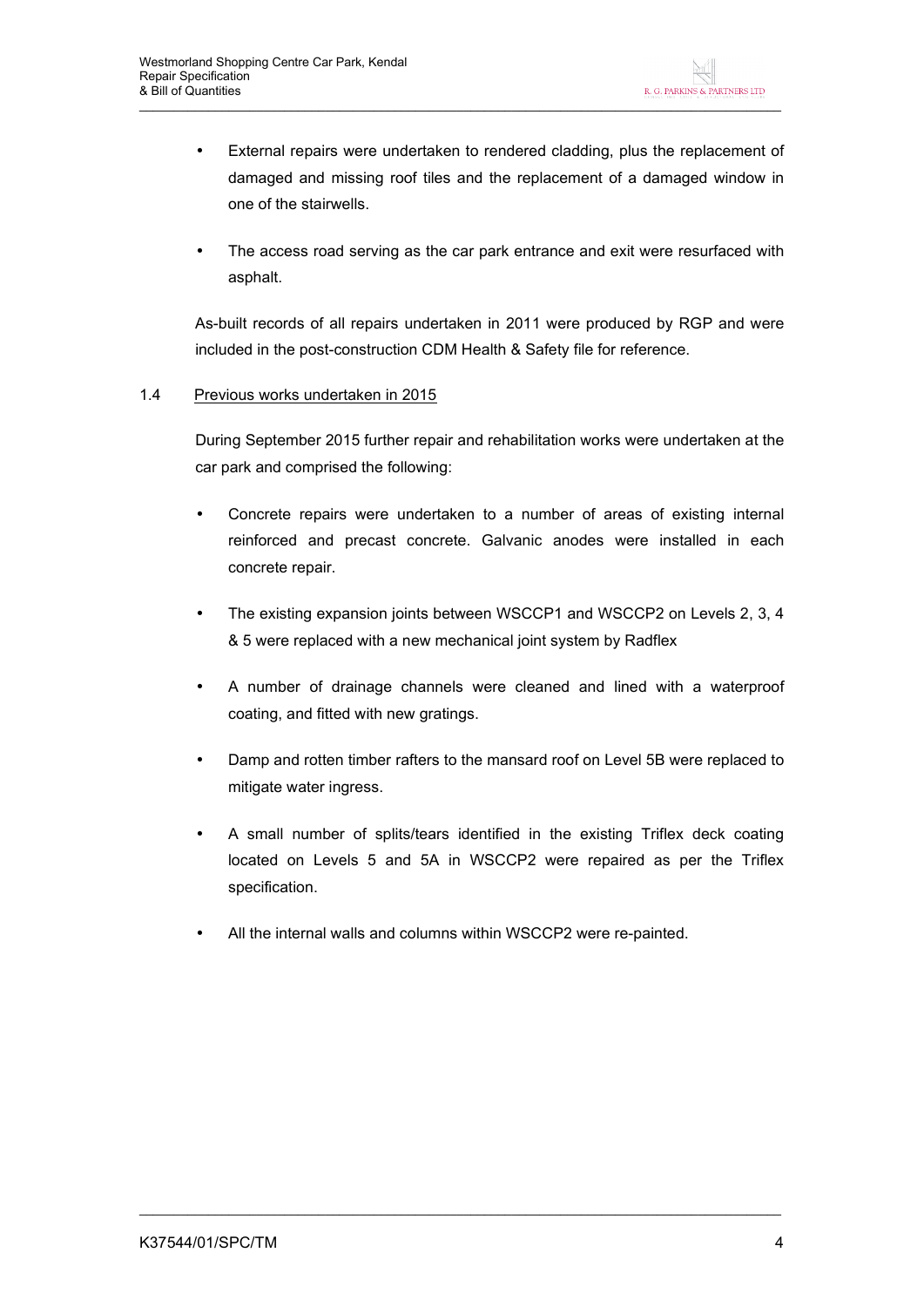## **2.0 SCOPE OF WORKS**

#### 2.1 Introduction

The proposed works described in the following sections should be read in accordance with the Bill of Quantities (BoQs), which is included in **Appendix A**. The following Specification should also be read in association with all other Tender and CDM documentation produced by SLDC, Day Cummins and R. G. Parkins & Partners Ltd (RGP). The Tendering Contractor should ensure that their prices include for **ALL** works as detailed below and within the BoQs. Any ambiguity, discrepancy or doubt the Tenderer may have as to the true extent of the work involved shall be referred to *The Contract Administrator* for clarification in writing as early as possible during the Tender Period. No claim for extra payment will be recognised at a later date consequent upon any such ambiguity, discrepancy or doubt upon the part of the Tendering Contractor.

The Repair Specification and Bill of Quantities are based on the *Standard Method of Measurement for Concrete Repair*, 3rd Edition as published by the Concrete Repair Association [1]. This method of measurement provides a uniform basis for measuring concrete repair works in accordance with BS EN 1504 [2]. The repairs identified in this document have been derived from the 2019 Annual Inspection Report produced by RGP and subsequent site visits and surveys [3]. A copy of the Schedule of Repairs and Repair Location Plans are included in **Appendix B**. The works are detailed below.

#### 2.2 Install New Waterproof Deck Coating to Levels 2, 2A, 3, 3A, 4 & 4A

A new waterproofing deck coating is to be installed on Levels 2, 2A, 3A, 4 and 4A in WSCCP2 to enhance the level of protection and mitigate water penetration to underlying levels. This is to include all concrete vehicle ramps and any areas of existing asphalt surfacing.

The works are to include **ALL** drainage channels, deck edges, parapet upstands and other ancillary areas on Levels 2, 2A, 3A, 4 and 4A in WSCCP2. The works also include the replacement of **ALL** line markings and direction arrows on a (typically) like-for-like basis on Levels 2, 2A, 3A, 4 and 4A in WSCCP2 using Triflex products as per the Triflex specification. New 1.0m wide pedestrian walkways are to be installed on each level between the driving lanes and parking bays.

The new waterproof deck coating is to be installed in full accordance with the Triflex specification included in **Appendix C** and **Appendix D** by an approved Triflex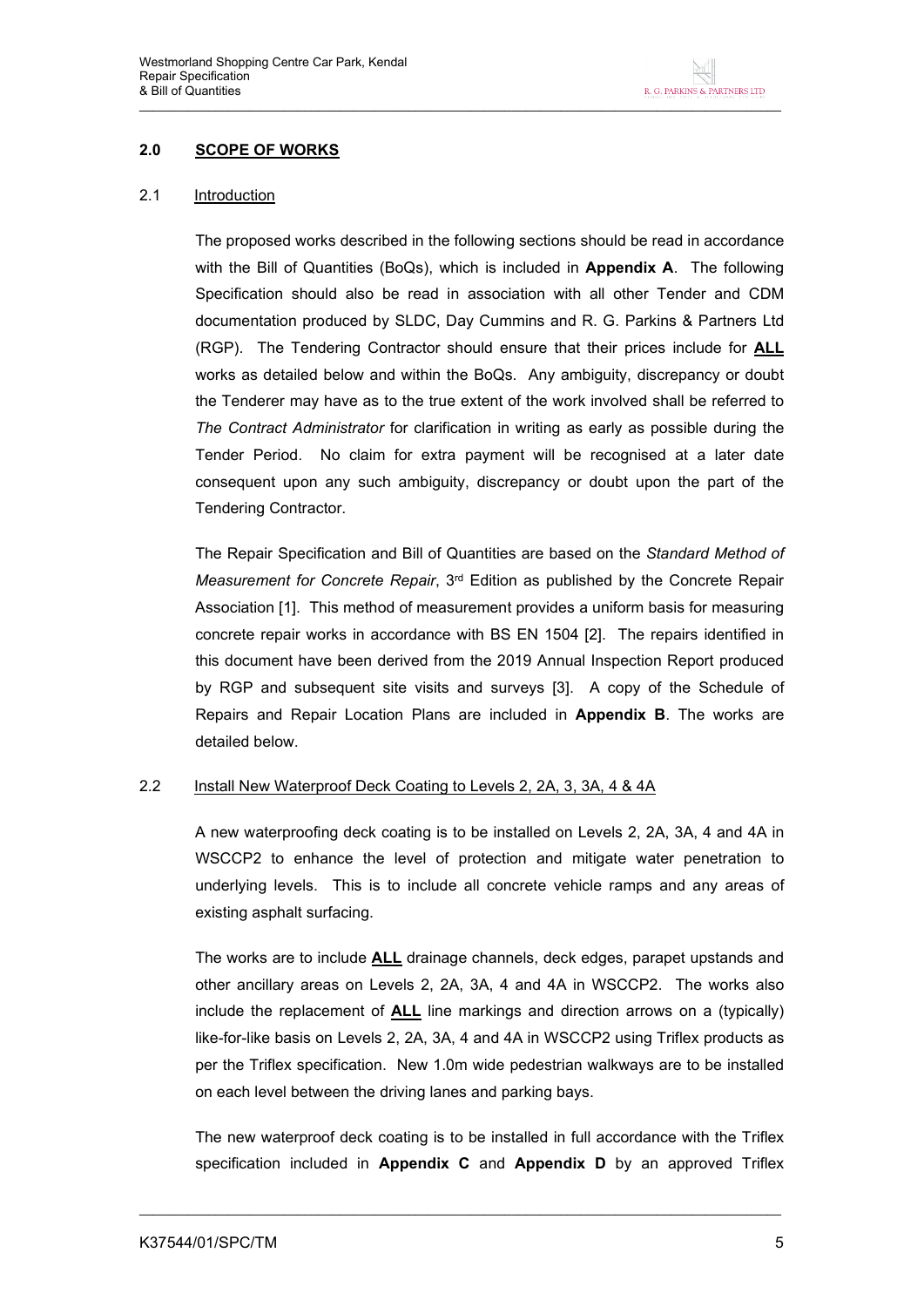installer. Note that the **Triflex DeckCoat System using Triflex Cryl Primer 287** is proposed for the concrete areas and that the **Triflex DeckFloor System using Triflex Cryl Primer 222** is proposed for the asphalt areas. Therefore, the work should be priced accordingly as covered under *Bill 4* in the BoQs.

The relevant car park surfaces will need to be **FULLY** prepared, scarified, infilled, levelled and/or planed before application of the new deck coating systems in strict accordance with the Triflex specifications. The Tendering Contractor is to ensure that they price for **ALL** elements of this work. The costs associated with the surface preparation works are to be included in *Bill 2* in the BoQs.

An "*Estimated Quantity*" has been provided in the BoQs to cover additional overbanding with Triflex reinforcement fleece (assuming single layer) that may be required to treat day joints and cracks within the existing surfaces, see *Bill 4, Item AB*  in the BoQs. The actual quantity for additional overbanding is to be accounted for and verified during the execution of the works.

## *2.2.1 Existing Asphalt Surfaces*

There is an area of raised asphalt located on Level 2 that will need to be fully prepared prior to installing the **Triflex DeckFloor System using Triflex Cryl Primer 222**. The existing steel ramp sections (26m long by c.50mm high) and in-situ concrete ramp sections (11m long by c.50mm high) are to be removed and replaced with a new cast in-situ ramp formed using **Flexcrete Fastfill**. The ramp lengths are to be extended from 150mm to 300mm to provide a smoother transition onto the raised asphalt area. The toe of the ramp is to be chased into existing concrete deck by 10mm to avoid feathered edges. The ramp transition onto the driveway ramp up to Level 2A is also to be smoothed out to avoid a channel being formed that may attract water. The costs associated with these works are to be included in the Tender return under *Bill 2, Item R* in the BoQs.

There is also an area of asphalt surfacing on Level 4A that will need to be fully prepared prior to installing the **Triflex DeckFloor System using Triflex Cryl Primer 222**. A new Triflex soft joint is to be provided at the interface between the asphalt and concrete deck areas (see *Bill 4, Item Y* in the BoQs).

 $\_$  ,  $\_$  ,  $\_$  ,  $\_$  ,  $\_$  ,  $\_$  ,  $\_$  ,  $\_$  ,  $\_$  ,  $\_$  ,  $\_$  ,  $\_$  ,  $\_$  ,  $\_$  ,  $\_$  ,  $\_$  ,  $\_$  ,  $\_$  ,  $\_$  ,  $\_$  ,  $\_$  ,  $\_$  ,  $\_$  ,  $\_$  ,  $\_$  ,  $\_$  ,  $\_$  ,  $\_$  ,  $\_$  ,  $\_$  ,  $\_$  ,  $\_$  ,  $\_$  ,  $\_$  ,  $\_$  ,  $\_$  ,  $\_$  ,

#### *2.2.2 Triflex Colours*

The Triflex colours shall comprise the following:

• Driving Lanes – 7043 Traffic Grey 2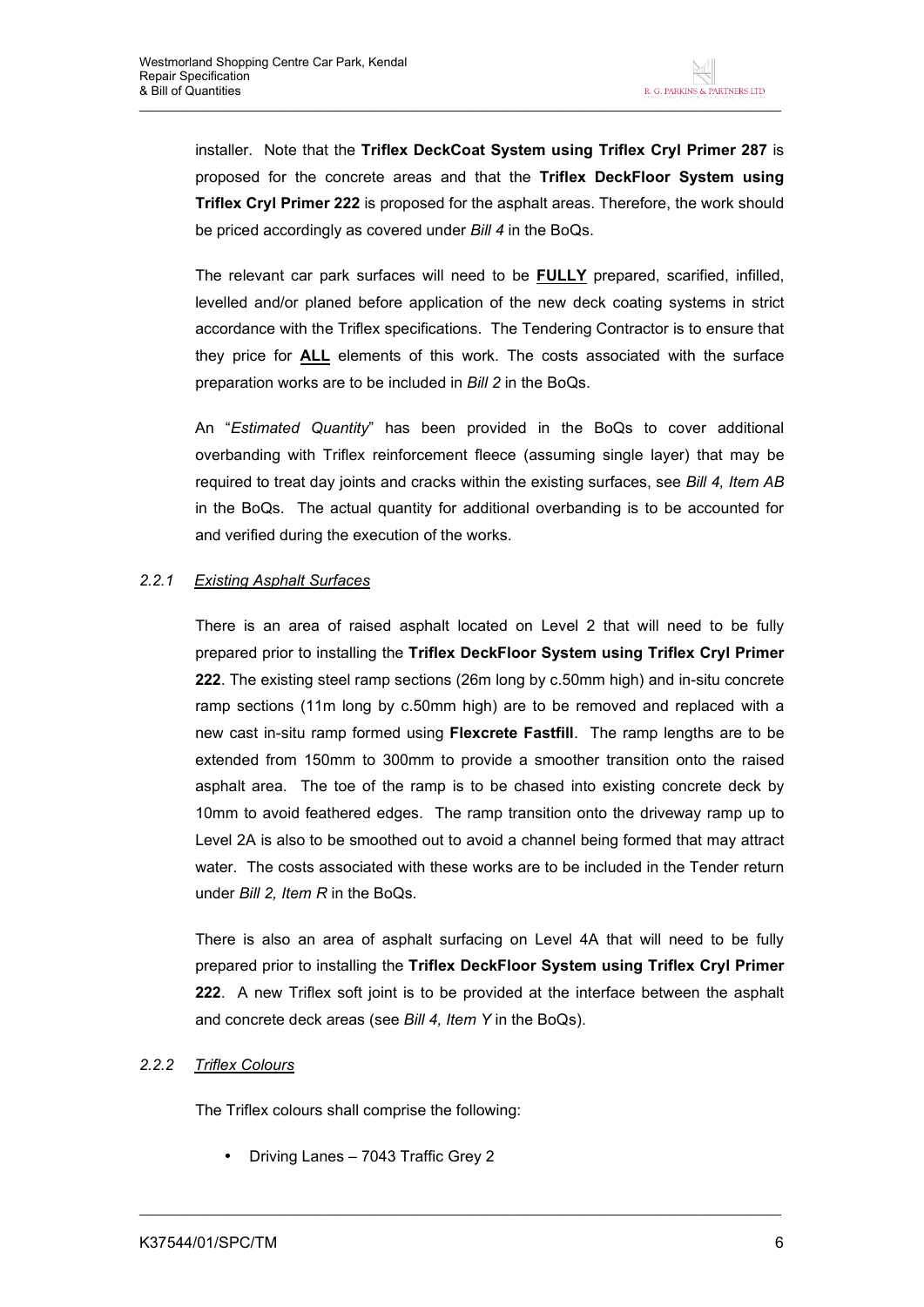- Parking Bays 6024 Traffic Green
- Pedestrian Walkways 3020 Traffic Red *[new 1m wide pedestrian walkways to be provided between parking bays and driving lanes]*
- Bay Markings and Upstands 9010 Pure White
- Disabled parking bays or non-parking areas 1023 Traffic Yellow

#### *2.2.3 Deck Preparation, Repair & Installation*

The car park decks are to be fully prepared in accordance with the Triflex specification via planing, grinding or scarifying. Wheel indentations should be levelled by using Triflex or Flexcrete products. Dynamic cracks and dayjoints should be filled with Triflex Cryl Paste and overbanded as per the standard Triflex specification. The costs for fully preparing the surfaces are to be included in the Tender return as stated in the BoQs under *Bill 2*.

The specified Triflex waterproofing system is only to be installed by a Triflex Authorised Contractor in strict accordance with the specifications and standard installations details as outlined in the Triflex Project Specifications.

#### *2.2.4 Vehicle Impact Barriers*

Prior to installing the new Triflex Deck Coating systems all existing vehicle impact barriers and associated stanchions, base plates and fixings are to be removed and temporarily stored to enable the Triflex deck coating systems to be installed as per the specifications (see *Bill 3, Item A*).

There are a significant number of stanchions, base plates and fixing bolts that are heavily corroded and will need to be replaced as part of the works (see *Bill 3, Item B*). All new stanchions, base plates and fixings should be galvanised to the following specification:

- Steelwork corrosion protection shall be in accordance with Corrosivity Cat. C3 hot dip galvanised in accordance with BS EN 1461 with a minimum coating thickness of 85 microns.
- All protective coatings shall be applied in the fabrication shop, with any areas of damaged coating made good after erection by the *Contractor*, to the satisfaction of the *Engineer*.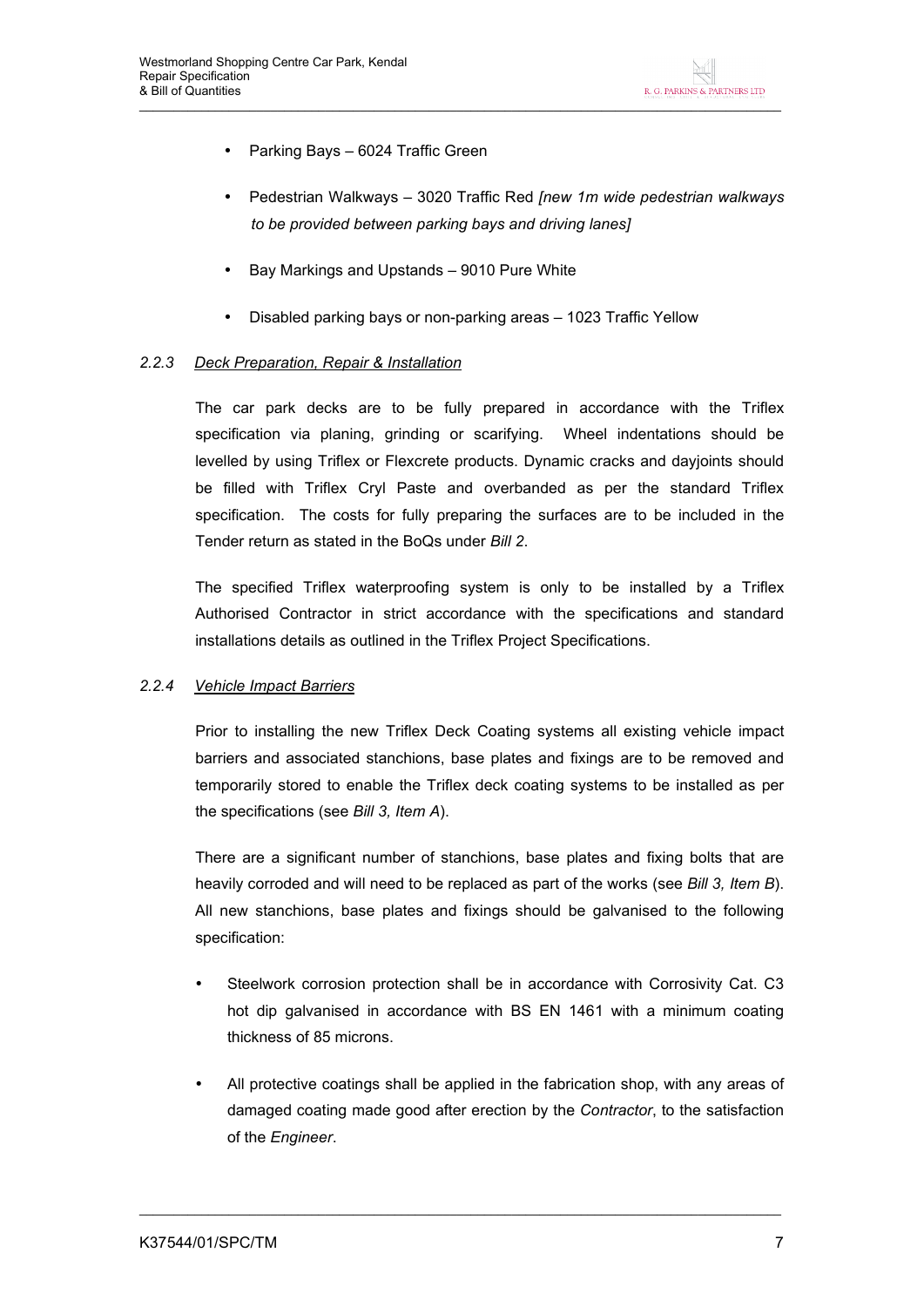The remainder of the existing stanchions, base plates and fixings are in reasonably sound condition and are to be cleaned back to fresh steel and treated with a proprietary anti-corrosion paint to achieve a min. standard as specified below, prior to being reinstalled at the end of the works:

- All steelwork to be painted shall be cleaned and prepared by blast cleaning to Sa 2 1/2 (maximum profile 75 microns) in accordance with BS EN ISO 8501. Steelwork shall be primed with 4 hours of cleaning.
- Steelwork corrosion protection shall be in accordance with Corrosivity Cat. C3 to BS EN ISO 12944-2 and include 150µm zinc phosphate epoxy primer, (e.g. Sherwin Williams Macropoxy 400 or similar approved) and 60µm High Solid Polyurethane Finish (e.g. Sherwin Williams Acrolon 7300 or similar approved).

## *2.2.5 Upstands*

Generally, upstands to perimeter walls, concrete columns, concrete kerbs/plinths etc. are to be prepared in accordance with the Triflex specification by removing existing paint or coatings to min. 150mm (see *Bill 2 Items K – Q*).

## *2.2.6 Line Markings*

All new line markings are to be installed using Triflex products as per the Triflex specification. Line markings and running lane direction arrows are to match existing and shall be included under a separate item in the BoQs (see *Bill 4 Items AC*). Note that numbering car parking bays is **NOT** required.

#### 2.3 Remedial Works to Existing Triflex Systems on Levels 5, 5A & 7

There are a number of areas on Levels 5, 5A & 7 where the existing Triflex coatings require remediation. The specification has been prepared by Triflex and comprises **Triflex DeckFloor System using Triflex Cryl Primer 222** (refer to **Appendix D**). The works involve localised repairs to cracks, replacement of the coatings to upstands which have delaminated or ruckled, cutting out and replacement of areas where blisters are identified, removal and remarking of crossing points and any other areas of repair required, identified and shown on the repair location plans.

The remedial repairs to the existing external Triflex deck coatings are covered under *Bill 13, Items A - D* in the BoQs. Note that the cost of the repairs should include **both** the surface preparation and the repair itself.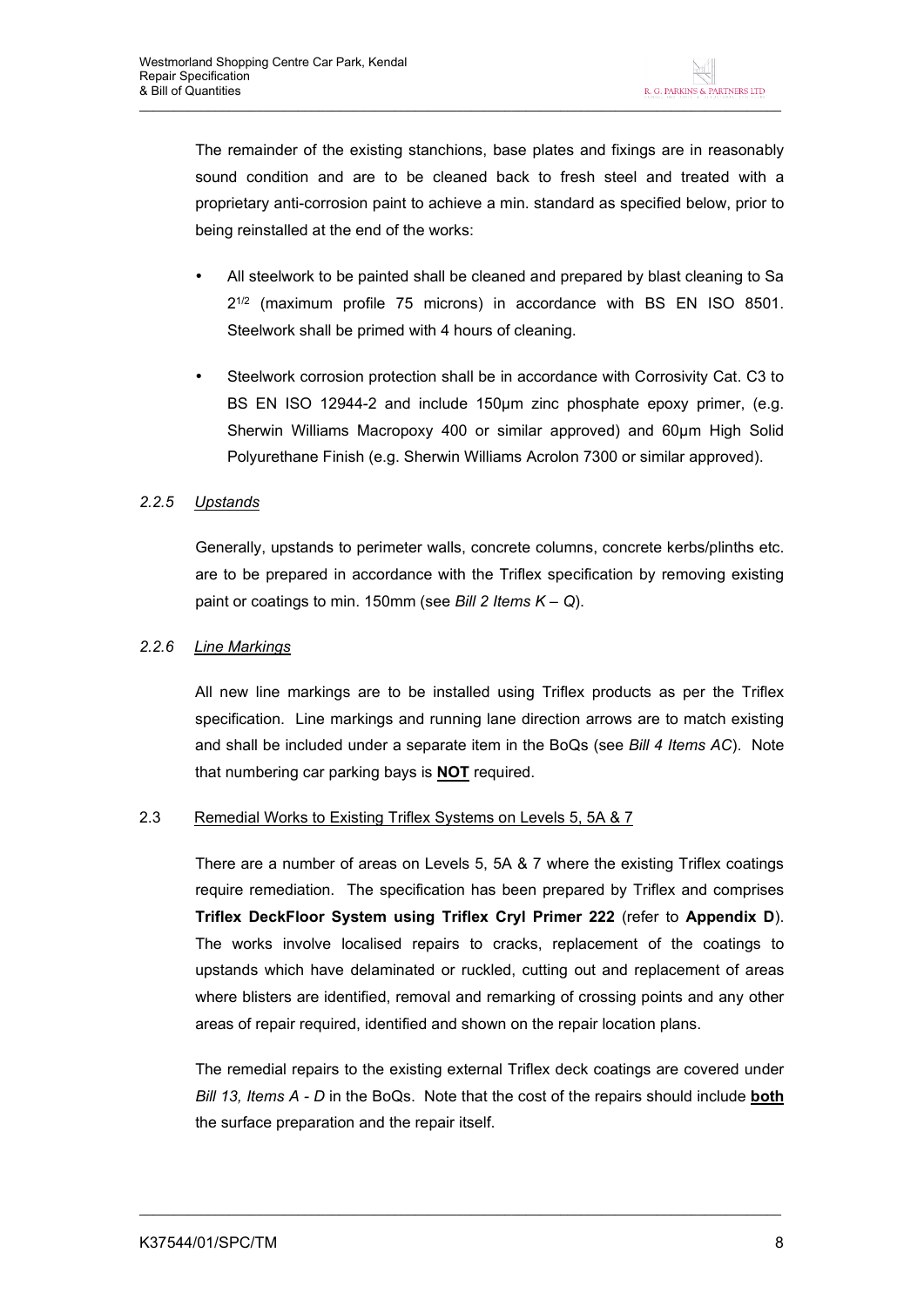## 2.4 Removal of Block Paving & Paving Flags on Level 5

The paved pedestrian crossing point on Level 5, associated paved areas either side and in-situ concrete kerbs are to be fully removed along with the underlying bedding material and infilled with a proprietary concrete repair product. This is to comprise **Flexcrete Fastfill** bulked out at a ratio of 1:1 with a 6-10mm clean, dry aggregate. Previous investigation works have confirmed that there is an existing tanking/bitumen layer located below the existing paved areas that will need to be fully removed prior to installing the new cementitious screed. The depth of screed below the block paved areas is c. 120mm thick and c. 90mm thick for the stone flag paved area. Due to the exposed nature of this area, the *Contractor* should ensure that sufficient weather protection is provided during the works to minimise the risk of water penetration to the underlying concrete slab.

The infill area is to include the following specification:

- 10mm thick compressible filler board to be provided to all infill perimeters / interfaces with existing asphalt with 10mm x 10mm Triflex Cryl paste or Triflex Flexfiller at the surface.
- Induced joints should be formed to the infilled concrete as per the RGP drawings and typical detail and overbanded with Triflex reinforcement fleece as per the Triflex specification.
- All soft filled perimeter joints to be overbanded with Triflex reinforcement fleece as per the Triflex specification.
- Area to be finished with **Triflex DeckFloor System** (refer to **Appendix D**).

The costs for undertaking the work described above are covered under *Bill 2 Item Y – AA* in the BoQs.

#### 2.5 Removal of Block Paving to Pedestrian Crossing on Level 3

The paved pedestrian crossing point on Level 3 and underlying bedding material are to be fully removed and infilled with a proprietary concrete repair product. This is to comprise **Flexcrete Fastfill** bulked out at a ratio of 1:1 with a 6-10mm clean, dry aggregate. Any existing tanking/bitumen layer (if encountered) should be fully removed.

 $\_$  ,  $\_$  ,  $\_$  ,  $\_$  ,  $\_$  ,  $\_$  ,  $\_$  ,  $\_$  ,  $\_$  ,  $\_$  ,  $\_$  ,  $\_$  ,  $\_$  ,  $\_$  ,  $\_$  ,  $\_$  ,  $\_$  ,  $\_$  ,  $\_$  ,  $\_$  ,  $\_$  ,  $\_$  ,  $\_$  ,  $\_$  ,  $\_$  ,  $\_$  ,  $\_$  ,  $\_$  ,  $\_$  ,  $\_$  ,  $\_$  ,  $\_$  ,  $\_$  ,  $\_$  ,  $\_$  ,  $\_$  ,  $\_$  ,

The infill area is to include the following specification: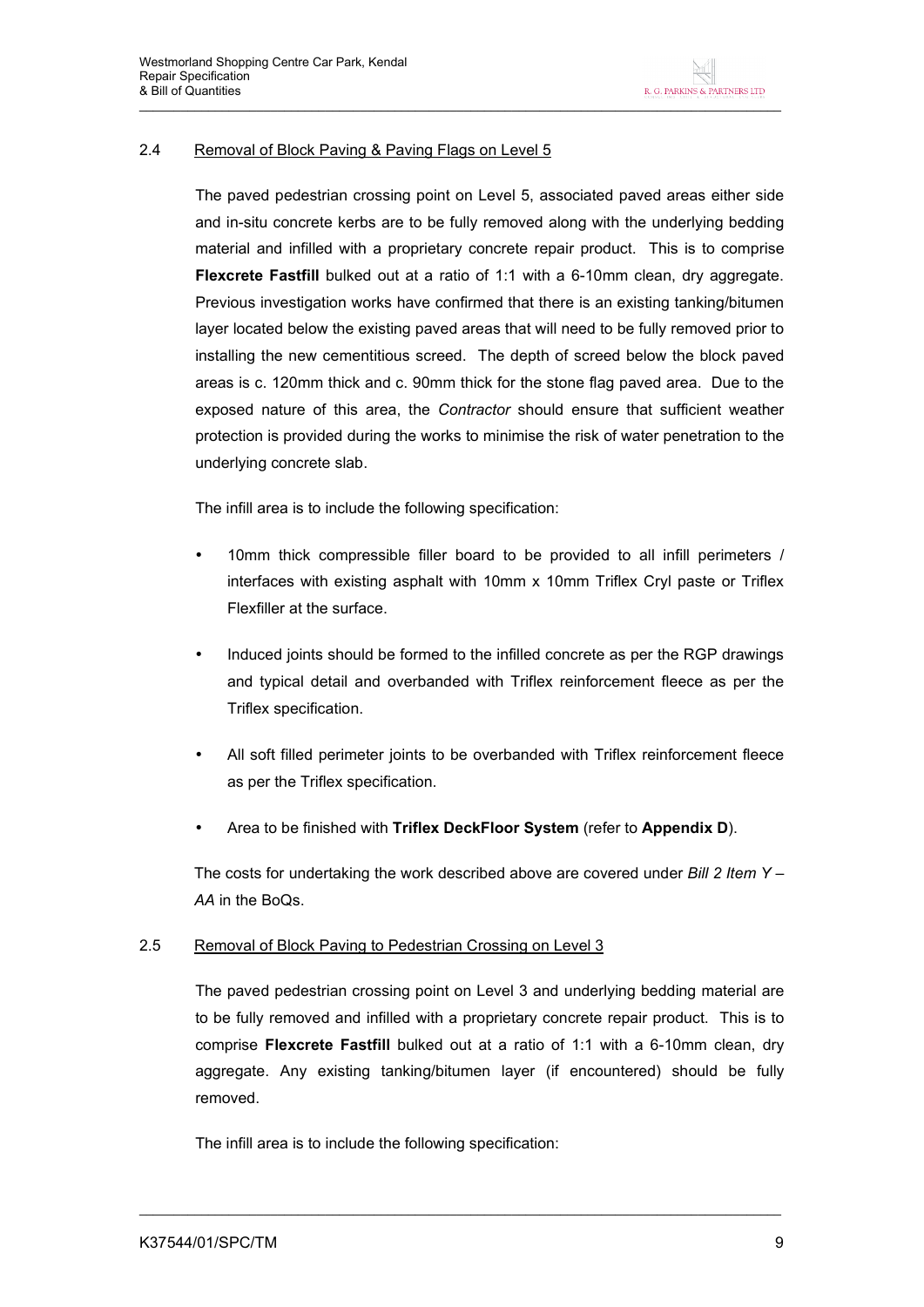- 10mm thick compressible filler board to be provided to all infill perimeters / interfaces with existing asphalt with 10mm x 10mm Triflex Cryl paste or Triflex Flexfiller at the surface.
- An induced joint should be formed down the centre of the infilled concrete as per the typical detail and overbanded with Triflex reinforcement fleece as per the Triflex specification.
- All soft filled perimeter joints to be overbanded with Triflex reinforcement fleece as per the Triflex specification.
- A 3.8m long concrete fillet is to be formed using **Flexcrete Fastfill** to provide a smooth transition onto raised pedestrian crossing area. The toe of the fillet is to be chased into the existing concrete deck by 10mm to avoid feathered edges.
- Area to be finished with **Triflex DeckCoat System** (refer to **Appendix C**).

The costs for undertaking the work described above are covered under *Bill 2 Item T – W* in the BoQs.

## 2.6 Level 2B Additional Triflex Works

There is a small area on Level 2B where the existing Triflex deck coating is to be extended over an existing soft-filled construction joint to prevent seepage down the wall below to Level 1B. The cost of the works should include the temporary removal of the vehicle impact barriers and overbanding jointing required in the Triflex Specification. The work associated under this is covered under *Bill 2, Item S* and *Bill 4, Item C* in the BoQs.

## 2.7 Internal Concrete Repairs

A number of repairs have been identified to existing internal reinforced and precast concrete, which are to be broken out and replaced by an approved proprietary repair material. The areas to be repaired are shown on the relevant RGP Repair Location Plans and Schedule of Repairs (see **Appendix B**). Repairs are to be carried out in accordance with the detailed specification, and in accordance with the recommendations of the material manufacturer (refer to **Appendix E** for details). If further areas for concrete repair are found during the works then this should be reported to *The Contract Administrator* and/or *Engineer* for consideration. *Provisional Sums* have been included in the BoQs to cover additional concrete repairs identified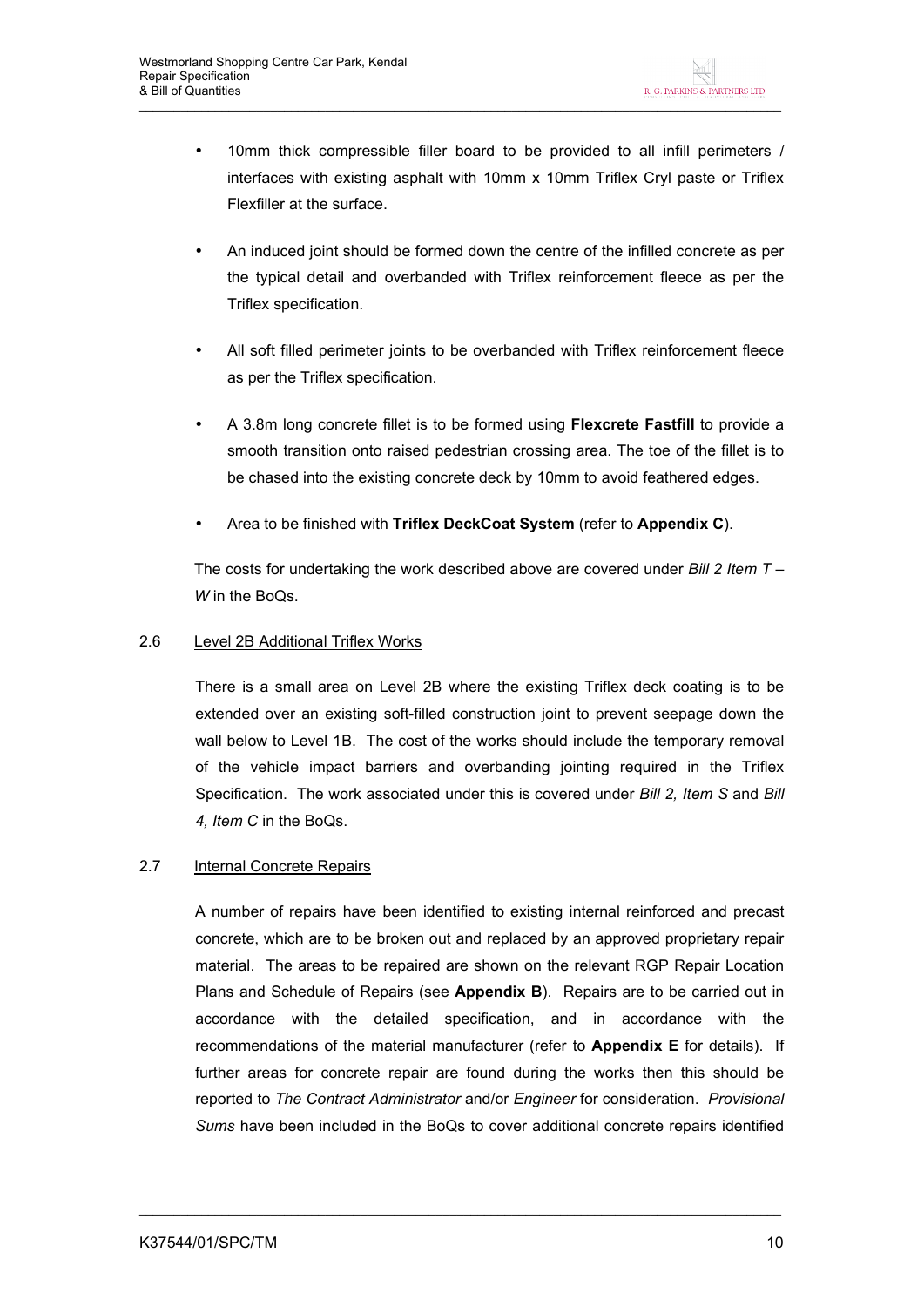during the works for any element of reinforced concrete. The material specification for the concrete repairs is described in **Section 4.0** and **Appendix E**.

#### 2.8 External Concrete Repairs to Precast Concrete Fin Units

Directly adjacent to the main pedestrian entrance off Blackhall Road there is an area of car park that is clad with precast concrete fin units. A number of structural repairs were completed to these units in 2011 and further repairs are required as part of this scope (see *Bill 12, Items A-J* and refer to photographs and repair locations included in **Appendix B**). In addition, a delamination survey is required as part of the scope of works to check for any further deterioration of the fin units (see *Bill 12, Item K).* A *Provisional Sum* is included to cover additional concrete repairs that may be required to the PCC fins as a result of the survey (see *Bill 12, Item L*).

The material specification for the concrete repairs is described in **Section 4.0** and **Appendix E**.

#### 2.9 Cathodic Protection – Sacrificial Galvanic Anodes

Sacrificial galvanic anodes are to be installed in each concrete repair to mitigate against future corrosion. These have been specified by Concrete Preservation Technologies as **PatchGuard 175** anodes and should be installed as **Type 1B** as defined under Clause 5712 in the Specification for Highway Works. Further details are provided in **Section 4.2** and **Appendix F**.

#### 2.10 Drainage Renewal/Repairs

As part of the main Triflex deck coating works all open drainage channels on Levels 2, 2A, 3, 3A, 4, 4A and 5 are to be cleaned, lined and waterproofed in accordance with the Triflex specification, to seal any longitudinal cracks and to accommodate any movement.

A full drainage CCTV survey is to be completed for all below ground drainage located on Level 1, 1A & 1B, to confirm condition of all pipework and identify any defects. This is covered under *Bill 14, Item A.* A *Provisional Sum* is included within the BoQs to cover the costs of jetting, cleaning and repair of the existing below ground drainage. This is covered under *Bill 14, Item B.* 

There are several other drainage defects associated with gullies, channels and gutters that are to be remedied as part of the works. The cost for these works is covered under *Bill 14, Items C – G.*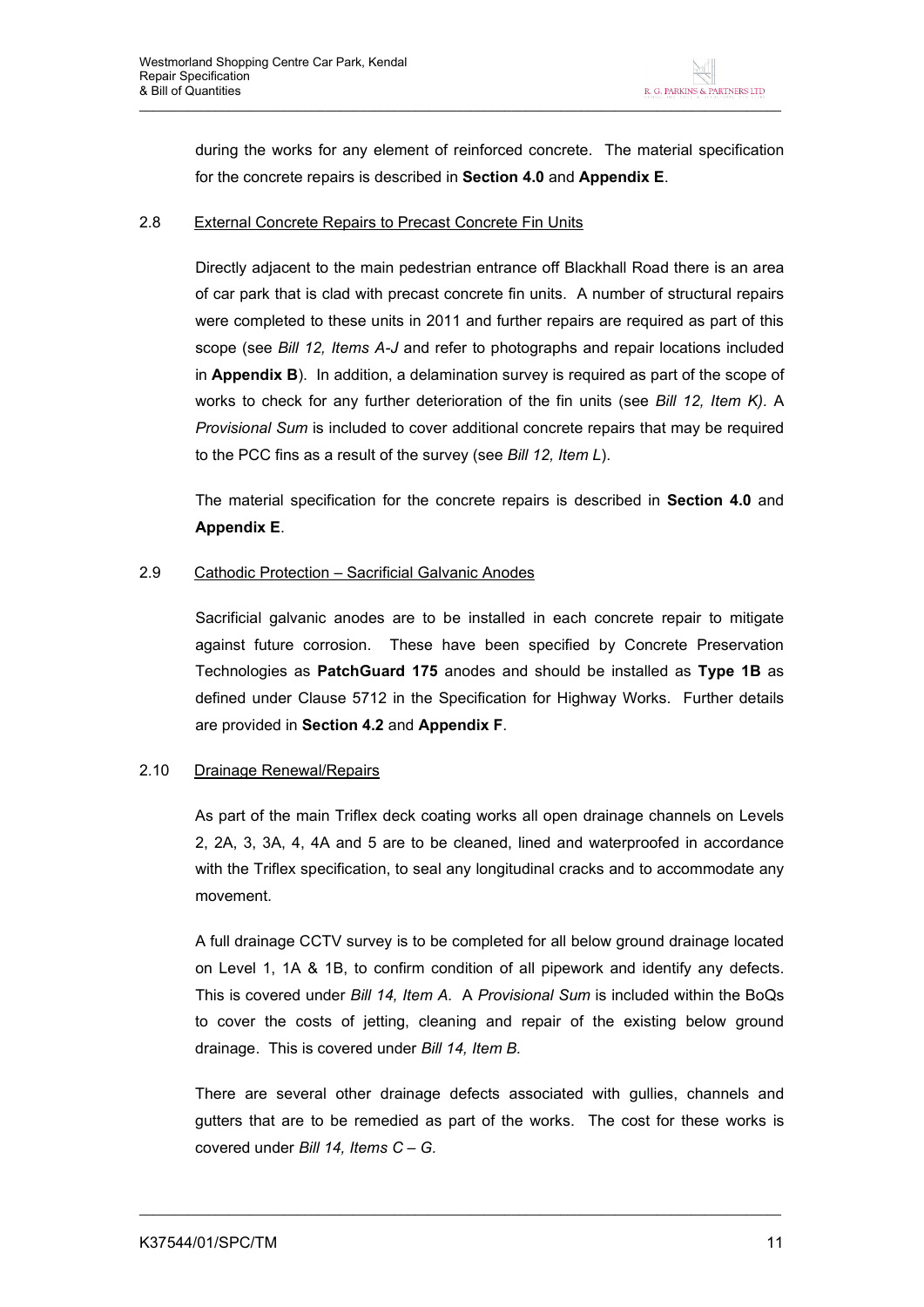On Level 4A there is evidence of water penetration and ingress at the interface between slab and wall upstand [Repair No. 63], possibly due to water ingress associated with Level 5 paved area. The Contractor is to investigate the source of this inflow and monitor this after the remedial works to the Level 5 paved areas are completed. The cost for these works is covered under *Bill 14, Item H* in the BoQs.

The Contractor should also clean and survey all drainage gullies, channels and pipework **at the end of the works** to ensure they are free of construction waste and excess materials. This is covered under *Bill 14, Item I* in the BoQs*.* 

#### 2.11 Inspect & Remediate Radflex Expansion Joints

The Radflex expansion joints installed in 2015 are to be inspected and remediated as per the Radflex specification & associated BoQs included in **Appendix G**. The full cost of these works is to be covered under *Bill 15, Items A – C* within the BoQs. A *Provisional Sum* has been included to cover any extra over items associated with the supply and installation of new Radflex S150 expansion joint nosings and the installation of M12 stainless steel fixing studs (see *Bill 15, Item D).*

#### 2.12 Additional Concrete Repairs & Other Ancillary Works

#### *2.12.1 Repair Nos. 18 & 90 – Copings, render & concrete repair to external wall on Level 3B*

The precast concrete copings to the external wall to the rear of Level 3B have been damaged and moved by vehicles in the external delivery yard. Metal railings have also moved and bent and external blockwork and render is damaged and cracked. Repairs should be undertaken to this area to make good the copings, blockwork and external render/concrete and the costs should be provided under *Bill 16, Item A* in the BoQs.

#### *2.12.2 Repair No. 36 - Repairs to mansard roof on Level 5B*

The damp and rotten timber rafters and plywood boarding to the mansard roof on Level 5B are to be replaced and new lead flashing provided to enhance protection to the joint. Details of the proposed repairs are included on RGP drawing no. K37544/A3/07 included in **Appendix B**. The area affected is approx. 1.0m x 6.5m in plan. The cost of the roof repairs should include all temporary access and/or scaffolding arrangements to be undertaken by appropriated qualified operatives. All works to be undertaken under a safe system of work with members of the public protected from falling debris at all times. The cost of this work should be stated under *Bill 16, Item B* in the BoQs*.*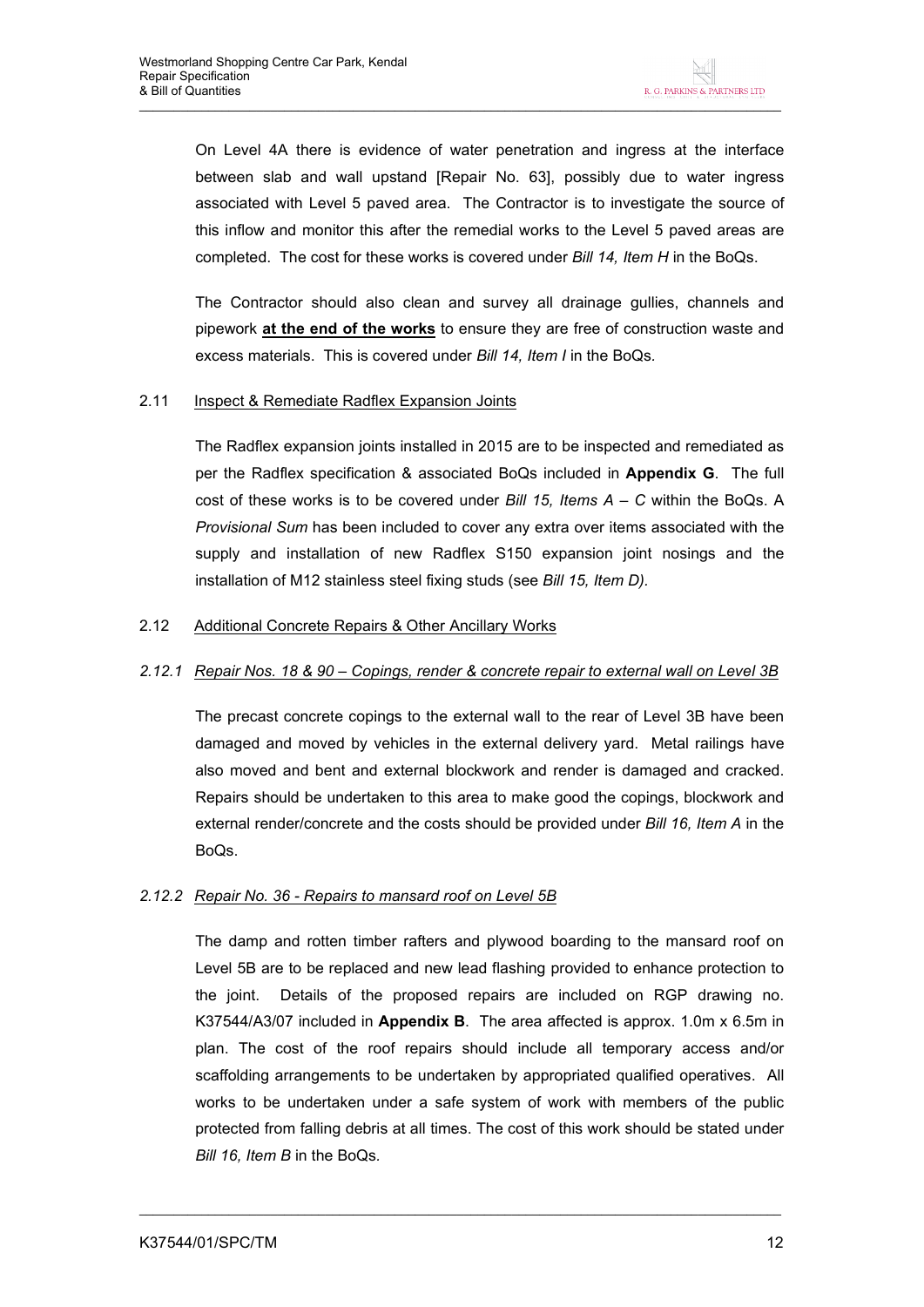## *2.12.3 Repair No. 45 – Lintel repair above external window to stairwell*

The external concrete lintel located above the window to the stairwell to Level 6 & 7 in WSCCP1 has cracked (c. 15m above ground) and is to be repaired. The cost of the repair should include all temporary access and/or scaffolding arrangements to be undertaken by appropriated qualified operatives. All works to be undertaken under a safe system of work with members of the public protected from falling debris at all times. The cost of this work should be stated under *Bill 16, Item C* in the BoQs*.* 

## *2.12.4 Repair No. 48 – Support strapping to precast quoin unit on Level 7*

The temporary support strapping to the precast concrete quoin or spandrel panel on Level 7 is starting to corrode. Strapping is to be cleaned back and re-painted with a proprietary anti-corrosion paint. The specification is as follows:

- All steelwork to be painted shall be cleaned and prepared by blast cleaning to Sa 2<sup>1/2</sup> (maximum profile 75 microns) in accordance with BS EN ISO 8501. Steelwork shall be primed with 4 hours of cleaning.
- Steelwork corrosion protection shall be in accordance with Corrosivity Cat. C3 to BS EN ISO 12944-2 and include 150um zinc phosphate epoxy primer, (e.g. Sherwin Williams Macropoxy 400 or similar approved) and 60µm High Solid Polyurethane Finish (e.g. Sherwin Williams Acrolon 7300 or similar approved).

The cost of this work should be stated under *Bill 16, Item D* in the BoQs*.* 

#### *2.12.5 Repair No. 52 – Render repair on Level 5A*

There is a small section of external render on the adjoining building that is to be repaired. The cost of this work should be stated under *Bill 16, Item E* in the BoQs*.* 

#### *2.12.6 Repair No. 86 – Render repair above opening to Level 3A*

There is a small section of external render above the window opening to Level 3A that is to be repaired. The cost of this work should be stated under *Bill 16, Item F* in the BoQs*.* 

#### *2.12.7 Repair No. 87 – Concrete repairs to lintel above main car park exit on Level 1B*

Previous concrete repairs to the external concrete lintel located above the main car park exit appear to have delaminated and are to be inspected and repaired (see *Bill 16, Item G*). A *Provisional Sum* has been included to cover these repairs.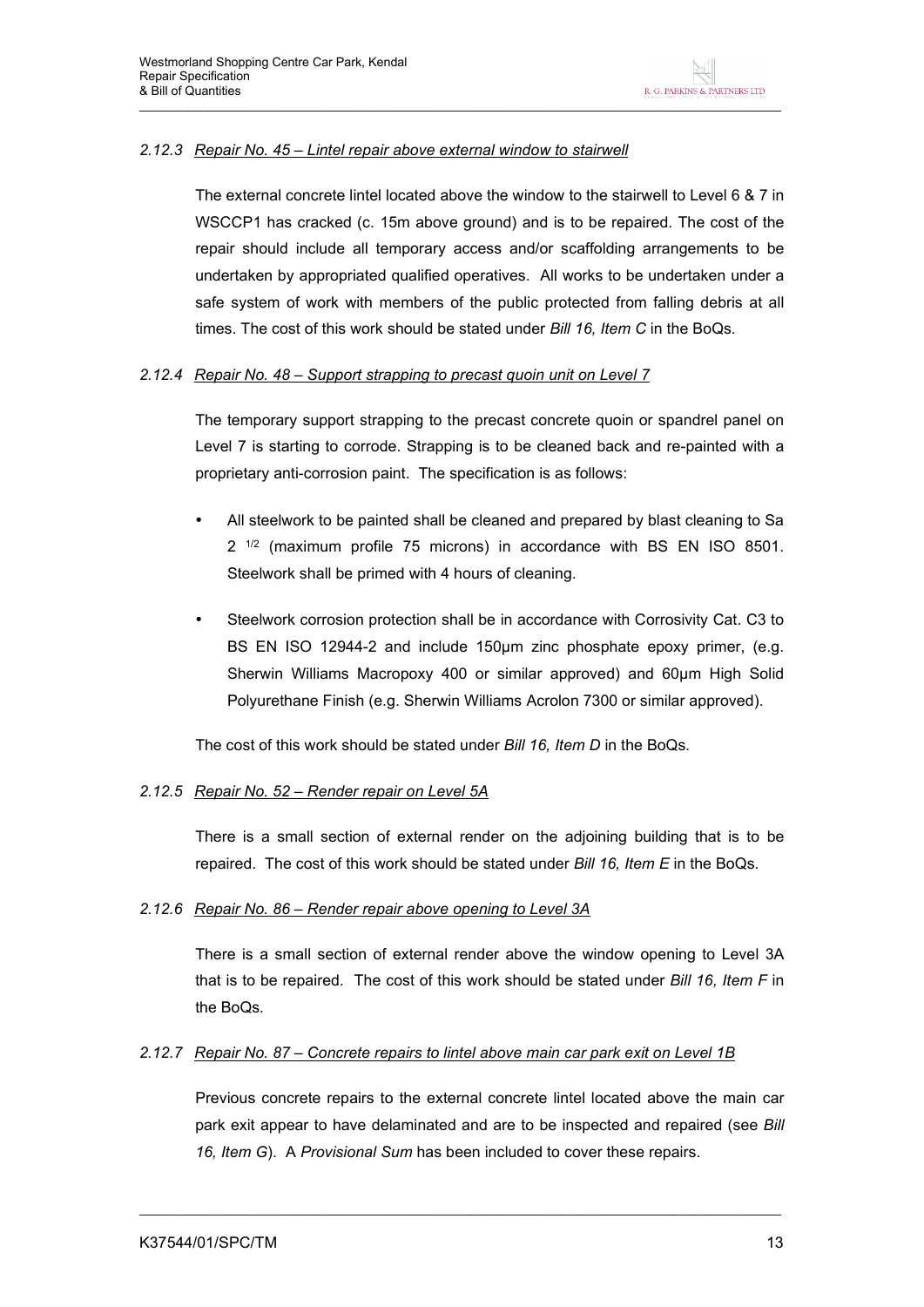## *2.12.8 Repair No. 88 – Concrete repair to external quoin unit*

One of the precast concrete quoin units to the external façade has been damaged by vehicle impact and is to be repaired*.* The cost of this work should be stated under *Bill 16, Item H* in the BoQs

## *2.12.9 Level 1 Direction Arrows & Markings*

All existing direction arrows, line markings and wordings on the slab surfaces to Levels 1, 1A & 1B are to be removed and renewed on a like-for-like basis. The new markings should be undertaken using an MMA cold plastic lining system or similar approved. The costs for competing these works are covered under *Bill 16, Item I*.

#### *2.12.10 Pressure Wash & Clean All Internal Areas*

At the end of the rehabilitation works the Contractor is to undertake a full clean and pressure wash of **ALL** car parking surfaces, including both existing areas of Triflex deck coatings and new areas of Triflex deck coatings. All stairwell accesses should also be pressure washed and cleaned at the end of the works. This cost associated with this is covered under *Bill 16, Item J* in the BoQs*.* 

All drainage gullies, gutters and channels should also be fully cleaned, and all waste removed as noted elsewhere and included under *Bill 14, Item I* in the BoQs.

## *2.12.11 Re-painting Works – WSCCP1*

The scope of the works includes a *Provisional Sum* to cover the anticipated costs to internal re-paint the walls, soffits and columns within WSCCP1 on Levels 1B, 2B, 3B, 4B, 5B & 6. The re-painting works are included in the BoQs under *Bill 16, Item K.*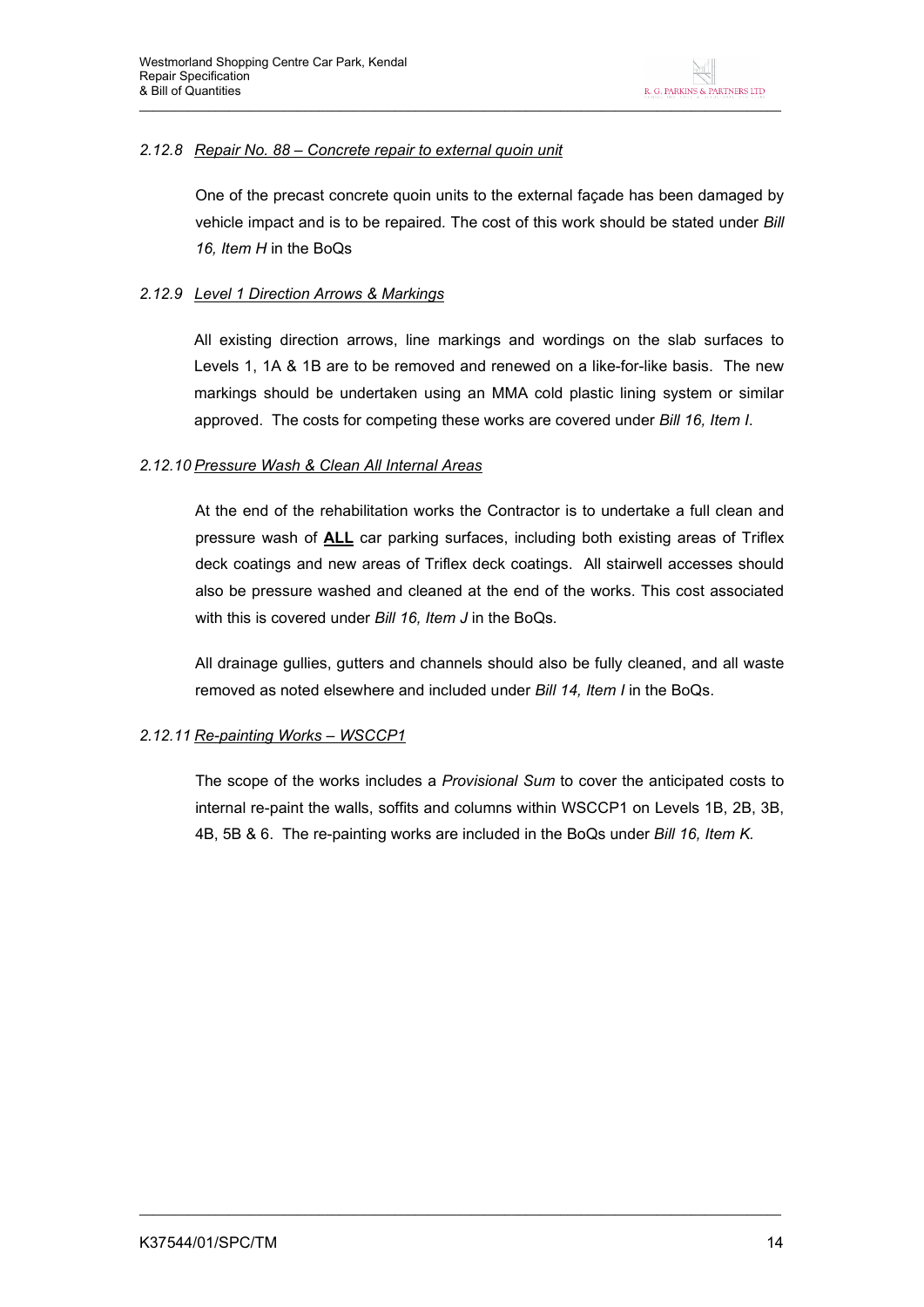#### **3.0 PRELIMINARIES**

To be considered together with "*Schedule 5 – Preliminaries B*" document issued separately as part of the tender documents.

## 3.1 Bill of Quantities

The Bill of Quantities (BoQs) is included in **Appendix A** and describes the anticipated quantity and quality of the repair works to be carried at the Westmorland Shopping Centre Car Park. The exact nature and extent of the work to be performed is to be ascertained by reference to the drawings and relevant specifications.

Work which cannot be measured has been given as *Provisional Sums*. A rate or price should be entered against each item in the BoQs, whether quantities are stated or not. If any item is left unpriced it shall be assumed that the cost of the work referred to therein has been covered by other rates or prices in the BoQs.

Any arithmetical errors in the Tender submission will be corrected by *The Contract Administrator* without reference to the Tenderer, and the Tender total amended accordingly. Tenders will be compared on the basis of corrected prices.

The BoQs shall be regarded as approximate at this stage due to the inherent difficulties in accurately quantifying the amount and extent of the anticipated concrete repair. Therefore, the Tenderer should accurately measure and record each and every concrete repair that is undertaken (in accordance with the Method of Measurement detailed in **Section 5**) and inform the *The Contract Administrator* if there are any significant differences from the approximate quantities detailed in the BoQs. In this situation an opportunity for remeasurement will be available during and after the works.

The description of work given in the BoQs is for the purpose of identifying the item, but the prices to be inserted are for the full and inclusive value of the work. The Tenderer must therefore carefully read the appropriate clauses of the relevant Specification documents (included in **Appendix C – G**) and ascertain the full nature of the work involved and price accordingly. Any ambiguity, discrepancy or doubt the Tenderer may have as to the true extent of the work involved shall be referred to the *The Contract Administrator* for clarification in writing as early as possible in the Tender Period. No claim for extra payment will be recognised at a later date consequent upon any such ambiguity, discrepancy or doubt upon the part of the Contractor.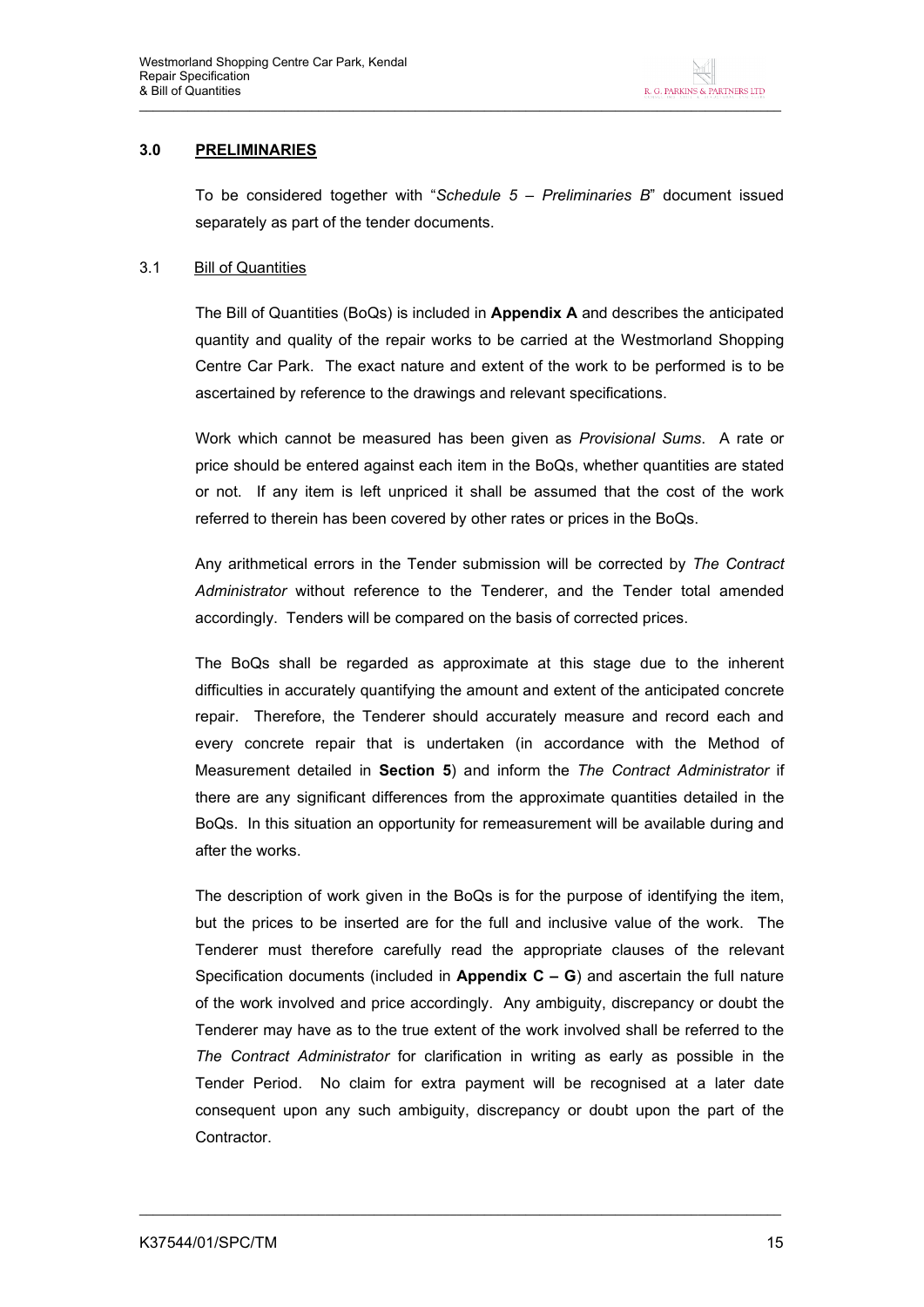## 3.2 Measurement & Quantities

Where classification is given in this document as being between two limiting dimensions then the interpretation shall be as exceeding the first dimension and not exceeding the second.

Depths of repairs are to be measured as maximum depths.

Where the unit of billing is the metre, quantities shall be billed to the nearest whole unit. Fractions of a unit less than half shall be disregarded and all other fractions shall be regarded as a whole unit. Where the application of the above clause would cause an entire item to be eliminated, such item shall be enumerated stating the size.

#### 3.3 Item Descriptions

All dimensions in the item descriptions are generally in the sequence of length, width and depth of repair. Arris repairs also include a description of girth.

Unless otherwise specifically stated in the BoQs or herein, the following shall be deemed to be included with all items:

- Labour and all costs in connection therewith
- Materials, goods and all costs in connection therewith
- Fitting and fixing materials and goods in position
- Plant and all costs in connection therewith
- Waste of materials
- Establishment charges, overhead charges and profit

#### 3.4 Drawings

Repair Location Plans and other relevant drawings are included in **Appendix B** and are as follows:

- K37544/A1/01 Repair Location Plan Level 1
- K37544/A1/02 Repair Location Plan Level 2
- K37544/A1/03 Repair Location Plan Level 3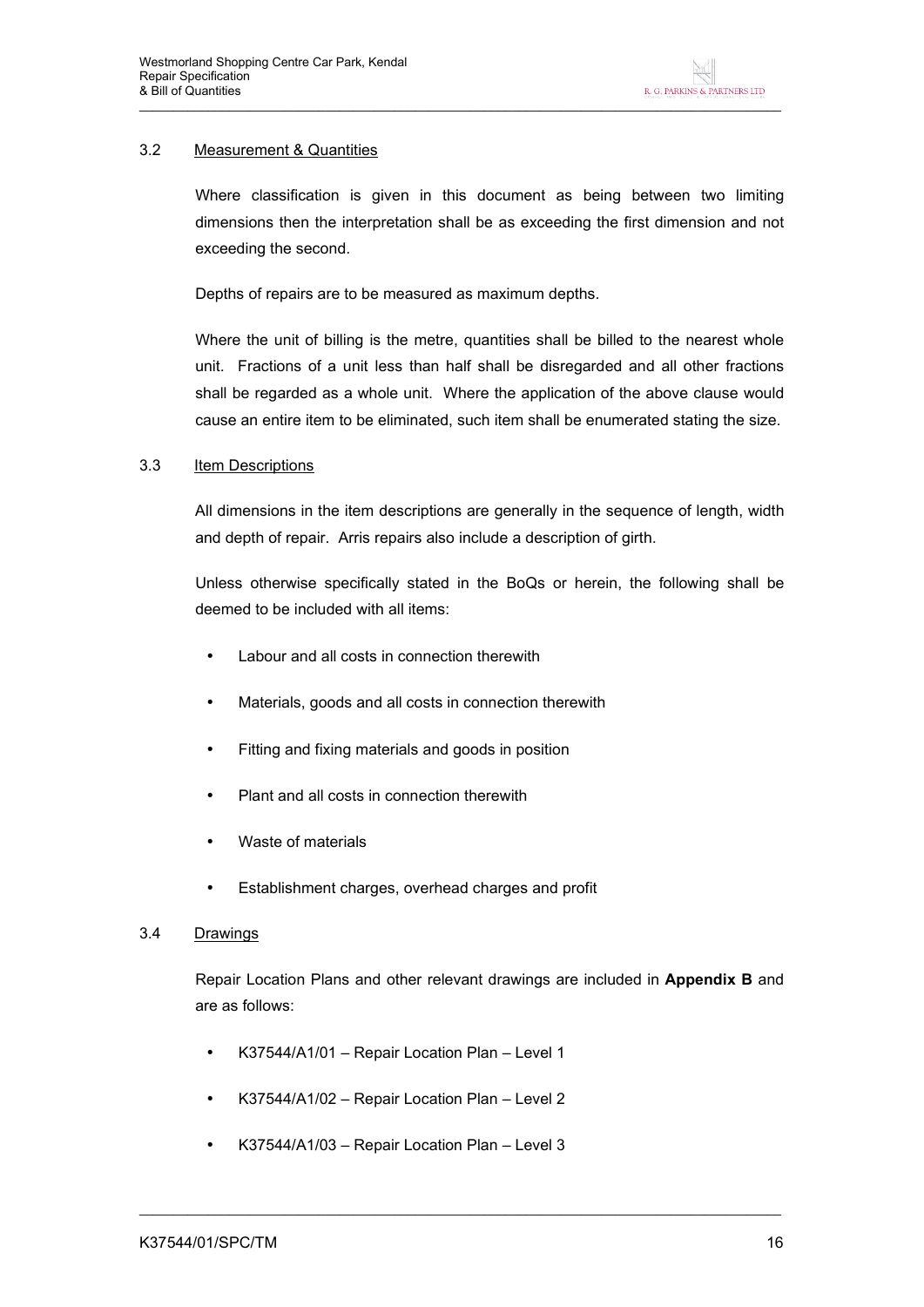- K37544/A1/04 Repair Location Plan Level 4
- K37544/A1/05 Repair Location Plan Level 5
- K37544/A1/06 Repair Location Plan Levels 6 & 7
- K37544/A3/07 Level 5B Roof Repairs & Details

The plans identify each individual repair with a unique reference number and should be read in association with the photographic records, the Schedule of Repairs and Bill of Quantities. The Contractor shall keep a log of each repair that is completed (including any additional repairs undertaken) to enable a set of As-Built plans to be completed by *The Engineer* at the end of the works.

Detailed topographical survey drawings of each car park level have recently been completed by **Atlantic Geomatics** and will be available upon request. Reference should be made to the existing car park survey drawings when reinstating the line markings and parking bay positions at the end of the works.

#### 3.5 Provisional Sums

Where this document requires a *"Provisional Sum*" or *"Estimated Quantity*" to be given in accordance with this clause, the terms are defined as a sum or quantity provided for work or for costs which cannot be entirely foreseen, defined or detailed at the time the tendering documents are issued. In these instances, a provisional or estimated rate has been provided in the BoQs to ensure parity for all Tenderers. These guideline rates will be subject to remeasurement during the works. It should be noted that items identified as a "*Provisional Sum*" or "*Estimated Quantity*" are not guaranteed items of work and may be omitted from the contract during the works at the discretion of *The Engineer* and/or *Contract Administrator*.

#### 3.6 Working Hours

Normal car park opening hours are as follows:

Monday to Saturday

- Open: 7.00 am
- Entrance Closed: 6.00 pm (No access after this time)

 $\_$  ,  $\_$  ,  $\_$  ,  $\_$  ,  $\_$  ,  $\_$  ,  $\_$  ,  $\_$  ,  $\_$  ,  $\_$  ,  $\_$  ,  $\_$  ,  $\_$  ,  $\_$  ,  $\_$  ,  $\_$  ,  $\_$  ,  $\_$  ,  $\_$  ,  $\_$  ,  $\_$  ,  $\_$  ,  $\_$  ,  $\_$  ,  $\_$  ,  $\_$  ,  $\_$  ,  $\_$  ,  $\_$  ,  $\_$  ,  $\_$  ,  $\_$  ,  $\_$  ,  $\_$  ,  $\_$  ,  $\_$  ,  $\_$  ,

• Exit Closed: 7.00 pm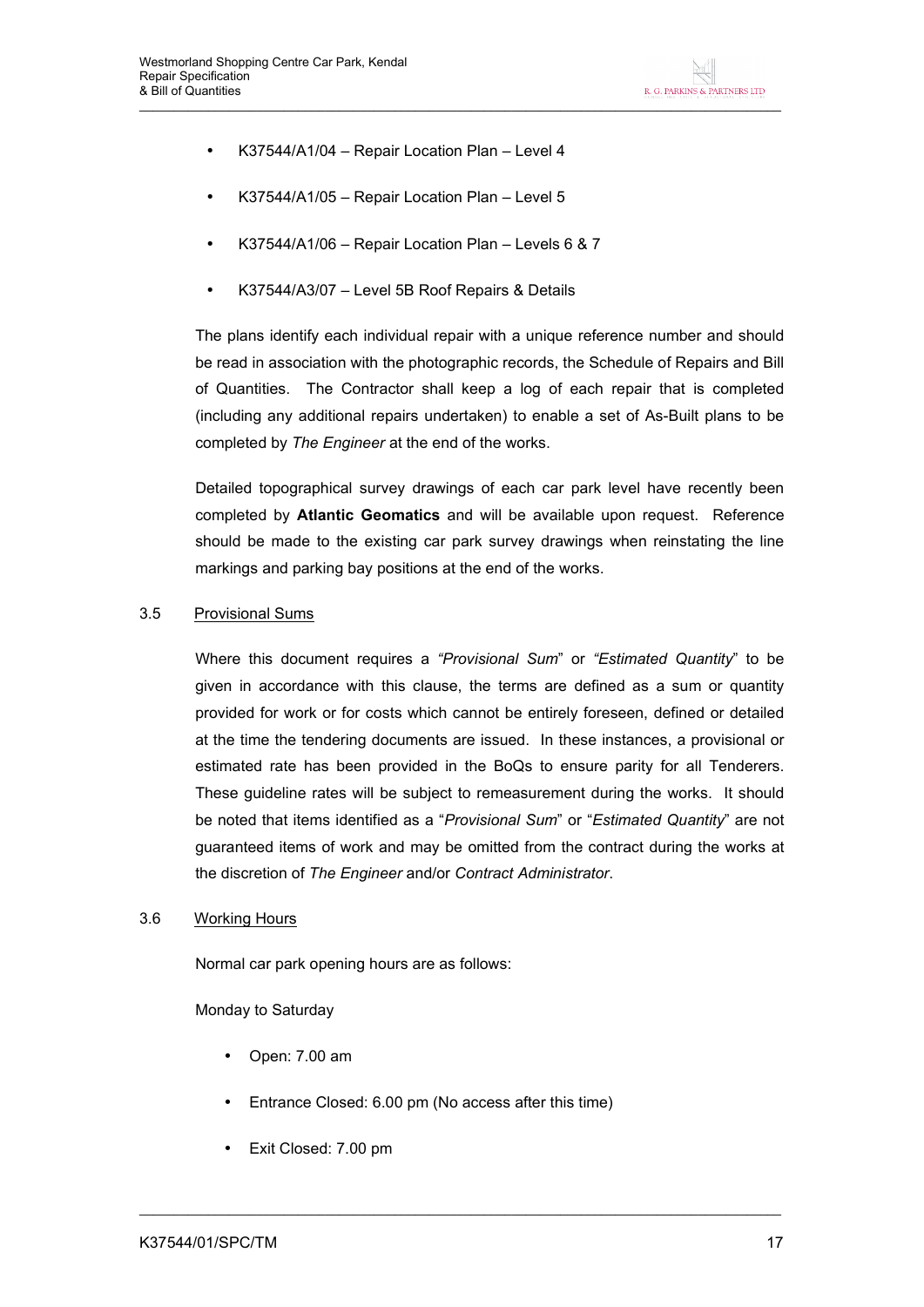Sunday and Bank Holidays

- Open: 10.00 am
- Entrance Closed: 4.00 pm (No access after this time)
- Exit closed: 5.00 pm

A normal working day shall be 8am to 6pm Monday to Saturday. Work to be undertaken outside this period shall be classified as "*outside normal working hours*" and will be subject to strict noise pollution criteria as discussed in the *CDM Pre-Construction Information* provided by RGP.

Where possible the car park is to remain fully operational and in use by the public throughout the repair works. Some areas will be allowed to be closed off for works and for safety, the details of which will be agreed by SLDC. In these instances the contractor shall establish traffic and pedestrian management systems. Where temporary car park closures are not permitted the Contractor should allow for specific works to be undertaken outside normal working hours i.e. evenings, overnight and weekends. Repairs located within running lanes have been identified as separate repairs and therefore can be priced accordingly.

#### 3.7 CDM Issues, Noise & Pollution

In accordance with the CDM Regulations 2015 RGP will fulfil the role of *Principal Designer*. Full details of the relevant CDM and Health & Safety Issues are outlined in the *CDM Pre-Construction Information* provided by RGP. However, it should be reiterated that the car park is located within the centre of Kendal and is surrounded by a number of residential properties including a retirement home. Therefore, any operations likely to cause significant noise disturbance (e.g. pneumatic breakers, drilling etc.) are not to be undertaken outside normal working hours unless the Contractor can provide attenuation measures (e.g. acoustic enclosures etc.) that satisfy the criteria established in the *CDM Pre-Construction Information*. Details of how this is to be achieved should be clearly identified in the Contractors' Method Statements. In these instances the Contractor shall be responsible for contacting the residents in the surrounding area and informing them of when work is likely to be noisy i.e. dates, times and duration. Ongoing liaison with the SLDC Environmental Protection Group is advisable during the works.

The Contractor is to ensure that noise and dust pollution is minimised during works undertaken during normal working hours within the car park to prevent disturbance to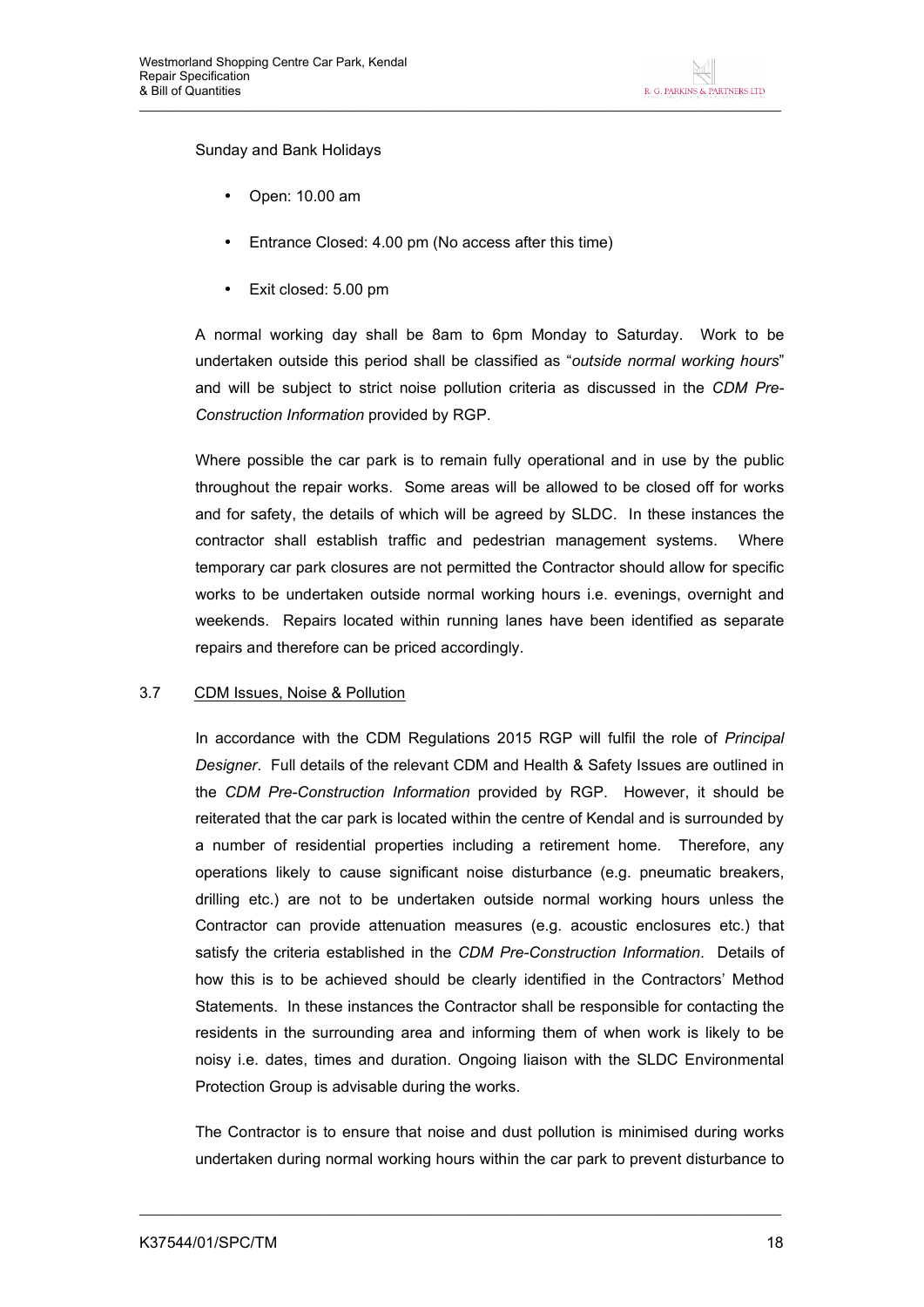car park users and damage to vehicles. Details of how this is to be achieved should be clearly identified in the Contractors' Method Statements.

#### 3.8 Traffic Management, Security & Means of Access

The Contractor shall be responsible for providing adequate traffic and pedestrian management systems (including signage and temporary safety barriers etc.) within and without the car park during the repair works.

Responsibilities for the provision, erection, maintenance, dismantling and removal of means of access, weather protection and hoisting shall be the responsibility of the Contractor.

#### 3.9 Guarantees

The Contractor shall provide a **10 year** back-to-back guarantee to cover materials and labour for **ALL** elements of the repair works including the waterproof deck coatings and new line markings, channel drains, expansion joints and concrete repairs.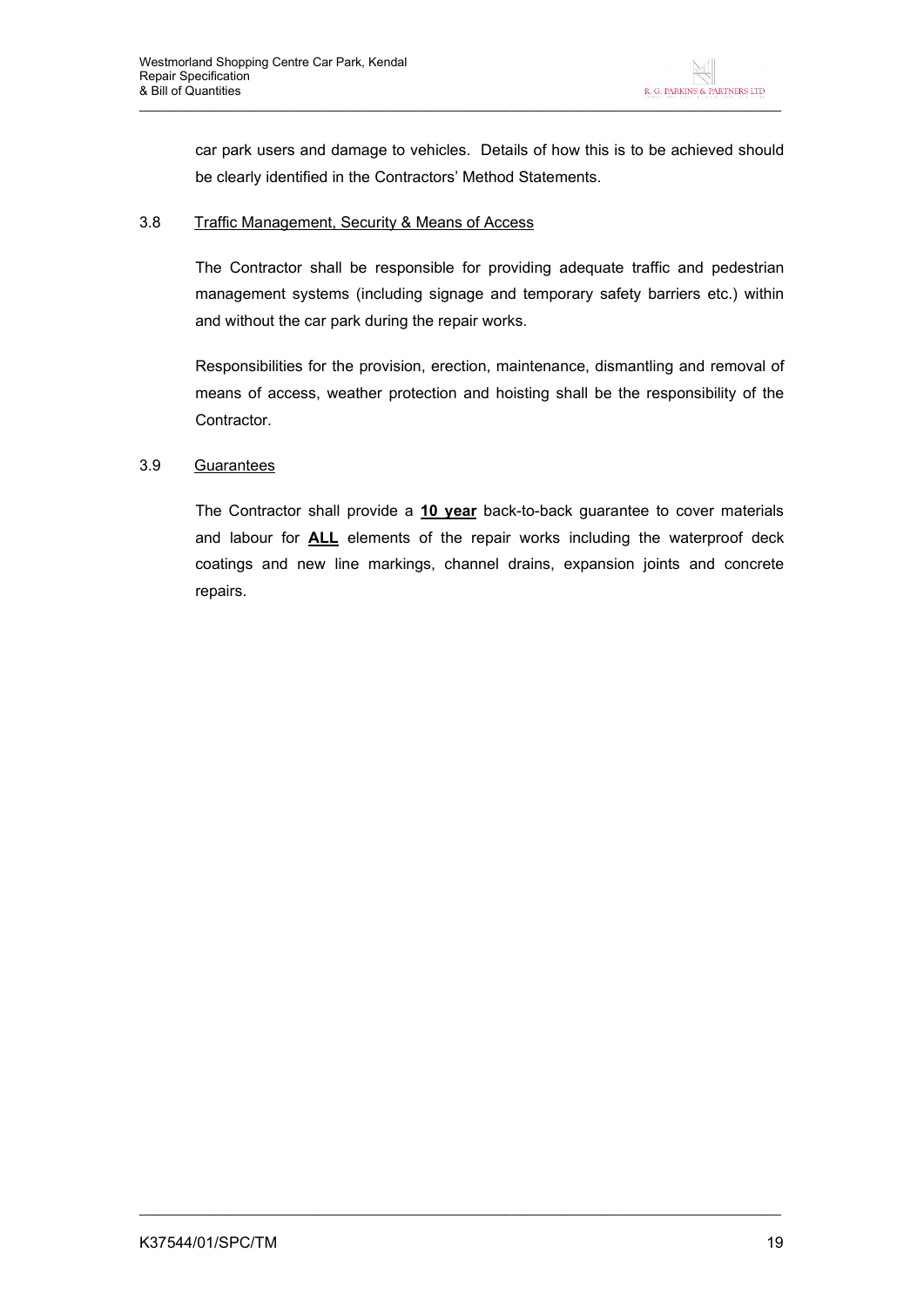## **4.0 MATERIAL SCHEDULE FOR REINFORCED CONCRETE REPAIRS**

The specification for the repairs to the reinforced concrete elements is provided by Flexcrete/Akzonobel. Full details and specification for these materials is included in **Appendix E**.

Each repair is to include Galvanic (sacrificial) anodes as provided by Concrete Preservation Technologies. Full details and specification for the sacrificial anodes is presented in **Appendix F**. The anticipated number of Galvanic Anodes per repair is included within each relevant item from the BoQs (shown as *+X* GA), where *X* represents the number of galvanic anodes required within each repair type. Therefore, the rates for all concrete repairs must **include** the cost of the installation of the required number of Galvanic Anodes.

#### 4.1 Concrete Repair Materials

Flexcrete products mainly comprise polymer modified fibre reinforced shrinkage compensated cementitious compounds, CE-marked in accordance with BS EN 1504, and British Board of Agrément Certified. A number of these products will be common to a number of the concrete elements requiring repair. All products are suitable for use with Cathodic Protection systems.

- **STEEL REINFORCEMENT PROTECTOR 841**: a 2-component polymer modified coating used on exposed steel reinforcement to provide a flexible corrosion preventative coating prior to the application of a repair mortar.
- **CEMPROTEC MCI-2020**: a surface applied corrosion inhibitor for the protection of reinforcement in chloride contaminated concrete.
- **MONOMIX**: a single component medium density polymer modified fibre reinforced shrinkage compensated mortar used for structural repairs. It is applied by hand at thicknesses up to 80mm in a single layer. It is mixed with clean water on site.
- **MONOLITE**: a single component lightweight polymer modified fibre reinforced shrinkage compensated mortar used for non-structural repairs or for soffit repairs. It is applied by hand at thicknesses of up to 100mm in a single layer.
- **FASTFILL**: a fast-setting high strength polymer modified repair mortar used typically on roadways, car park decks, etc., with rapid resistance to traffic. It can be applied at depths of 100mm as supplied and can be bulked out for repairs in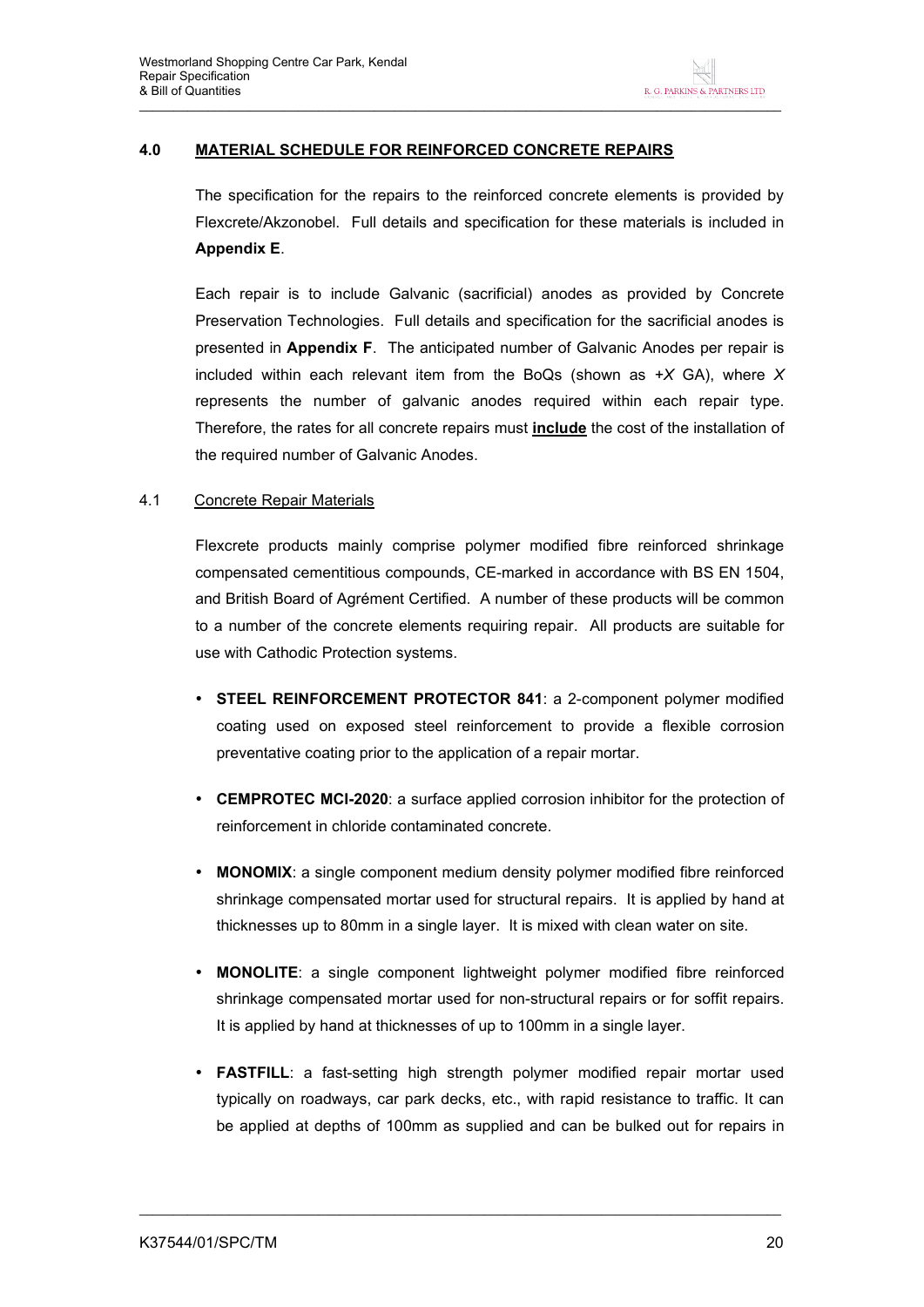excess of this down to 300mm. For the infill concrete areas on Levels 3 & 5, Fastfill is to be bulked out at a ratio of 1:1 with a 6-10mm clean, dry aggregate.

- **MONOPOUR**: a high-performance polymer modified non-shrink cementitious micro concrete for large areas of concrete repair. The product can be pumped or poured.
- **CURING MEMBRANE**: a water based curing membrane for use with the Flexcrete range of repair mortars and coatings.
- **MONODEX ULTRA**: a water-based decorative weatherproof and anti-carbonation coating with elastomeric properties. It prevents the growth of mould and fungi and is available in a range of colours.

#### 4.2 Sacrificial Galvanic Anodes

The following materials are supplied by Concrete Preservation Technologies and shall be used for the installation of the Galvanic Anodes for each concrete patch repair:

- **PATCHGUARD 175 SACRIFICIAL ANODES**: PatchGuard 175 (zinc weight = 65g) is an individually connected sacrificial anode which acts to prevent corrosion initiation in reinforced concrete structures. They are applied into patch repairs on reinforced concrete structures resulting from attack by chloride salts and carbon dioxide. The galvanic anodes are specified as a **Type 1B** anode as defined under Clause 5712 in the Specification for Highway Works as follows:
	- o **Type 1B**  installed in holes drilled into the existing concrete substrate within the repair area and connected to the existing reinforcement.
- **DUOCRETE PG MORTAR**: infill mortar to be used for the installation of the PatchGuard 175 sacrificial anodes.

#### 4.3 Preparation, Repair & Installation

Preparation of the substrate prior to the application of these products should typically comprise the following:

Mechanically remove all damaged concrete back to a sound core. Wherever possible, the full circumference of the steel reinforcement should be exposed to at least 25mm behind the bars and 50mm beyond the point at which corrosion is visible. On cutting back, feather edges must be avoided. The perimeter of the repair area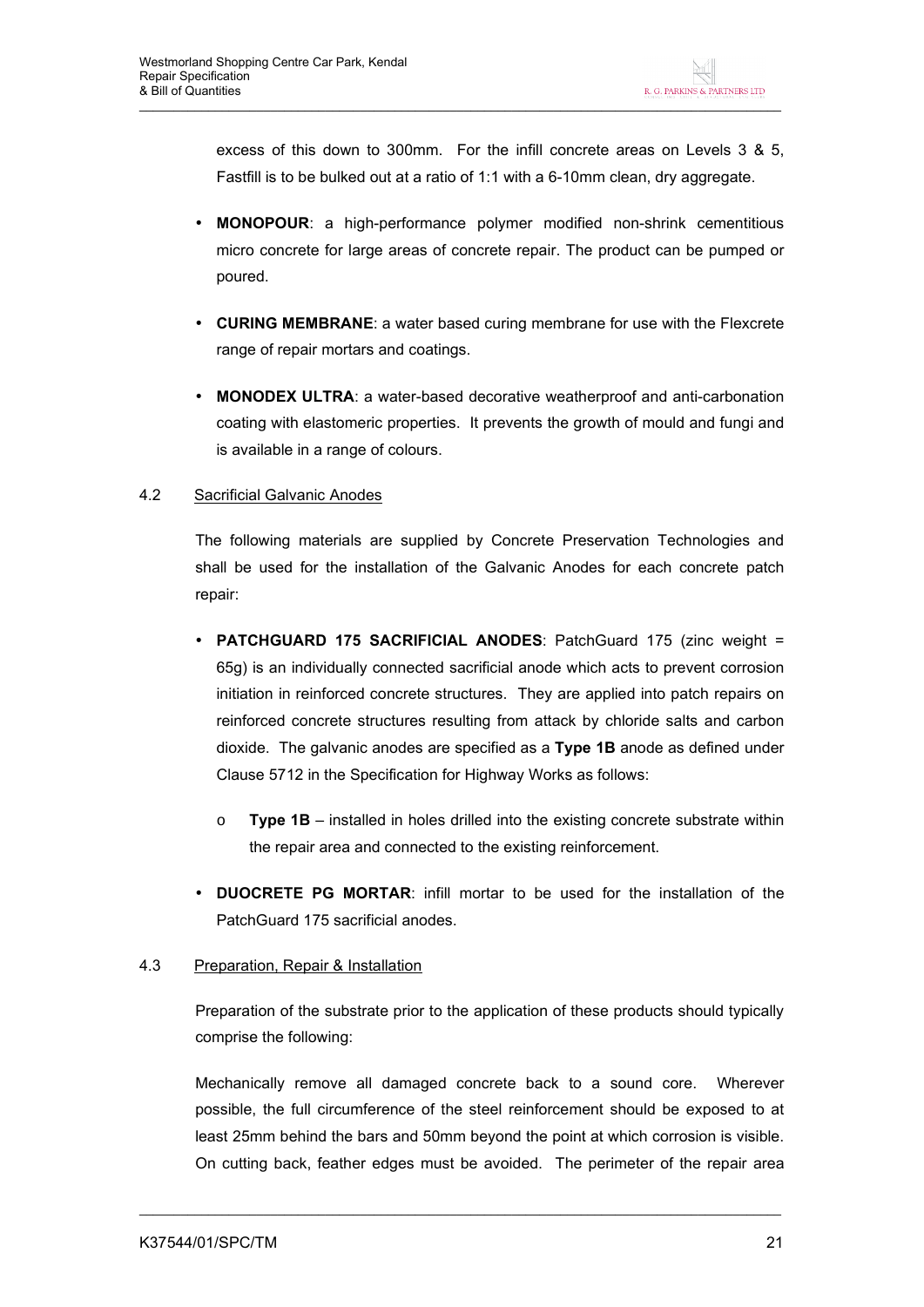should be stepped to a depth of 10mm by means of saw, disc cutting or preferably using a power chisel. The areas to be repaired must be free from all unsound material, i.e. dust, oil, grease, corrosion by-products and organic growth. Smooth surfaces should be roughened, all loose material and surface laitance removed, and reinforcement cleaned to bright steel using wet grit blasting techniques or equivalent approved methods. The prepared substrate should be thoroughly soaked with clean water until uniformly saturated without any standing water.

The placement and curing of the Flexcrete repair mortars shall be undertaken by an approved Contractor in strict accordance with the manufacturer's specifications as outlined in **Appendix E**.

The installation of the Galvanic Anodes shall be undertaken by an approved Contractor in strict accordance with the manufacturer's specification as outlined in **Appendix F**.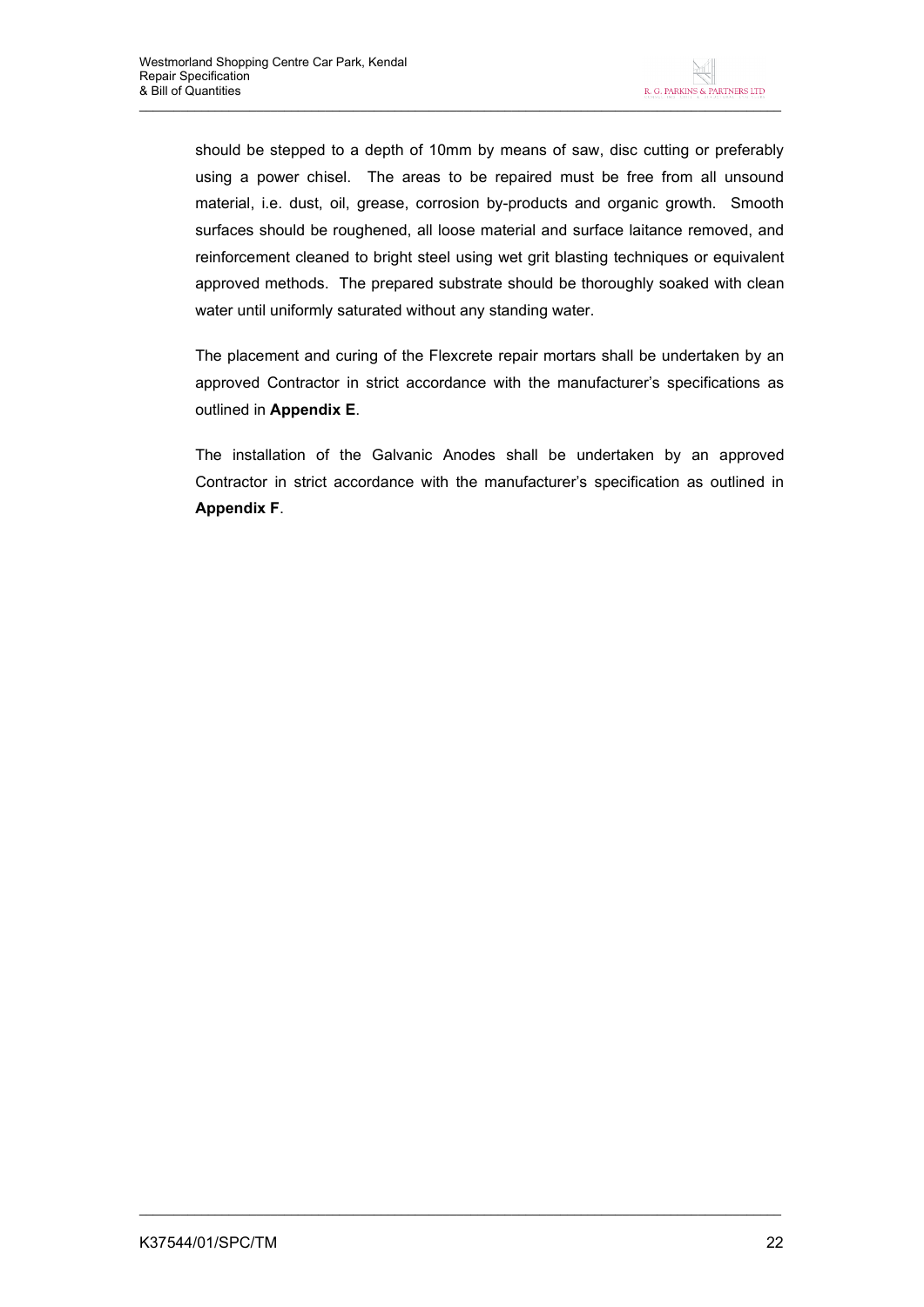#### **5.0 CONCRETE REPAIR MEASUREMENT**

#### 5.1 General Repairs and Repairs to Arrises

The *Standard Method of Measurement for Concrete Repair* [1] provides the following details for general repairs:

- a) In general, repairs on flat surfaces do not include for the re-creation of an arris the repair shall be measured by area and depth in accordance with Fig. 1.
- b) If a repair to a beam, column or slab edge includes one arris and the girth is <400mm it shall be measured in accordance with Fig. 2.
- c) If a repair to a beam, column or slab edge includes two arrises and the girth is <800mm it shall be measured in accordance with Figs. 3.1 and 3.2.
- d) Repairs to flat surfaces which include an arris and which lie outside the maximum girth of 400mm shall also be measured as two repairs. The arris repair shall be taken as 400mm girth as Fig. 2 and the other repair shall be measured as a repair to a flat surface of the remaining area as Fig. 1.
- e) A similar approach shall be adopted if the repair covers two arrises and the girth of the repair is >800m. The repair would be measured as three separate repairs; two single arris repairs with a girth of 400mm as Fig 2. with the central flat surface measured as Fig. 1.
- f) An exception to this is repairs to corners of slabs or balconies and the like. Repairs measured in this category include for the re-creation of three arrises e.g. two horizontal and one vertical meeting as a common point. In this case the area shall be measured as the sum of the areas on the individual faces and recorded as a specific item see Fig 4.
- g) Repairs including two corners of a slab or balcony and the like involving five arrises shall be measured as two repairs with the centre line of the slab taken as the dividing line between repairs and recorded as a separate item as Fig 5.
- h) The depth categories are according to maximum depth of the repair measured perpendicular to the face of the member and taken within a substantial proportion of the repair area. Localised deeper areas which in total do not exceed 10% of the area shall not be taken into account when assessing the repair depth. Accidental overbreak shall not be included when assessing the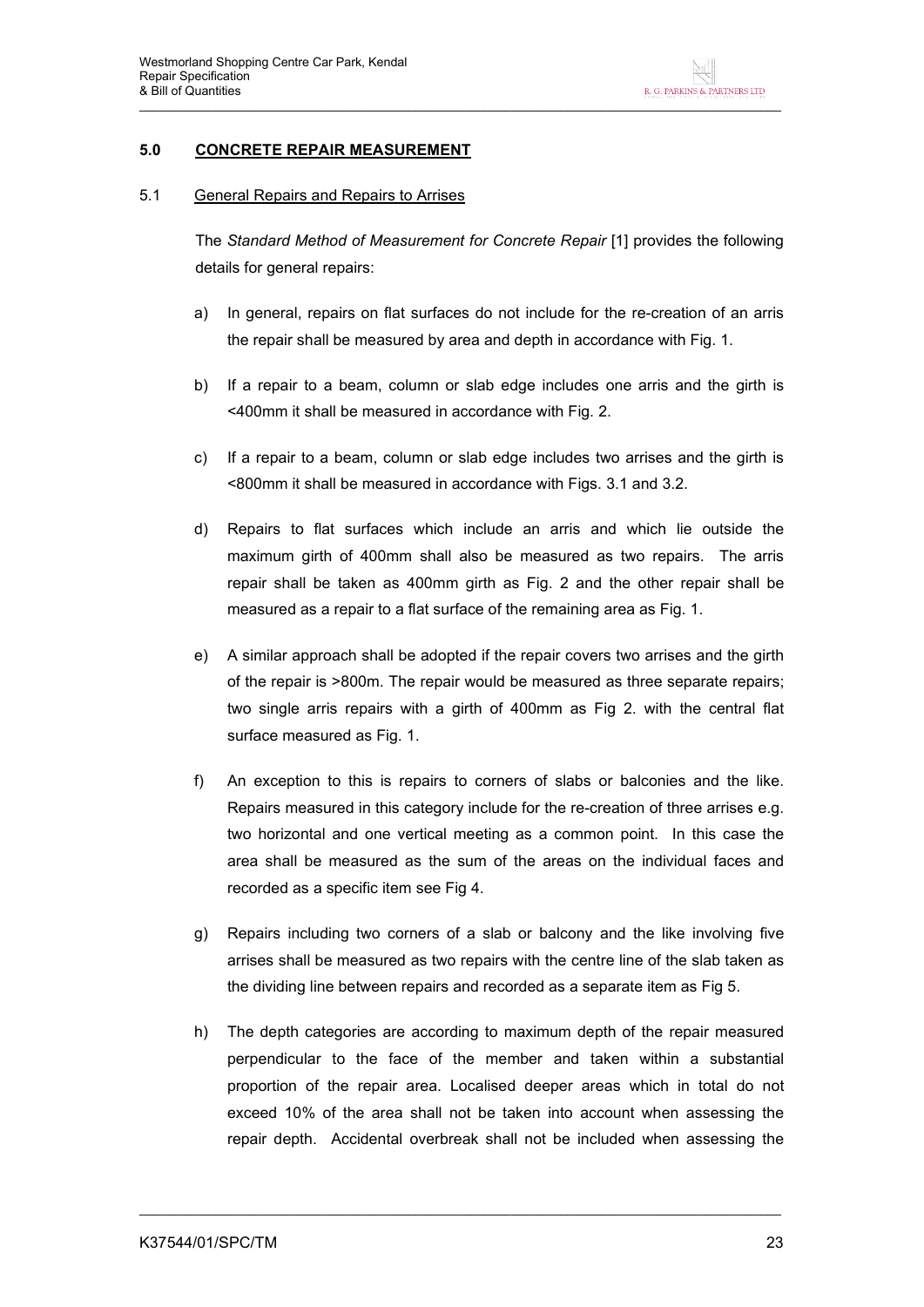depth of a repair. For repair to corners of slabs of balconies and the like, as in fig. 4, where repairs span more than one face of a member, the depth (including the specified depth of concrete removal from behind bar) shall be measured on the largest face and this depth used to categorise the repair.

i) Large repairs comprising complex shapes are to be divided in an appropriate manner. Where three or more sides exist, large variations in depths occur or a significant number of small localised repairs (possibly of differing orientation) are deemed to be one complex repair, these shall be measured as individual repairs with the balance also measured as separate items.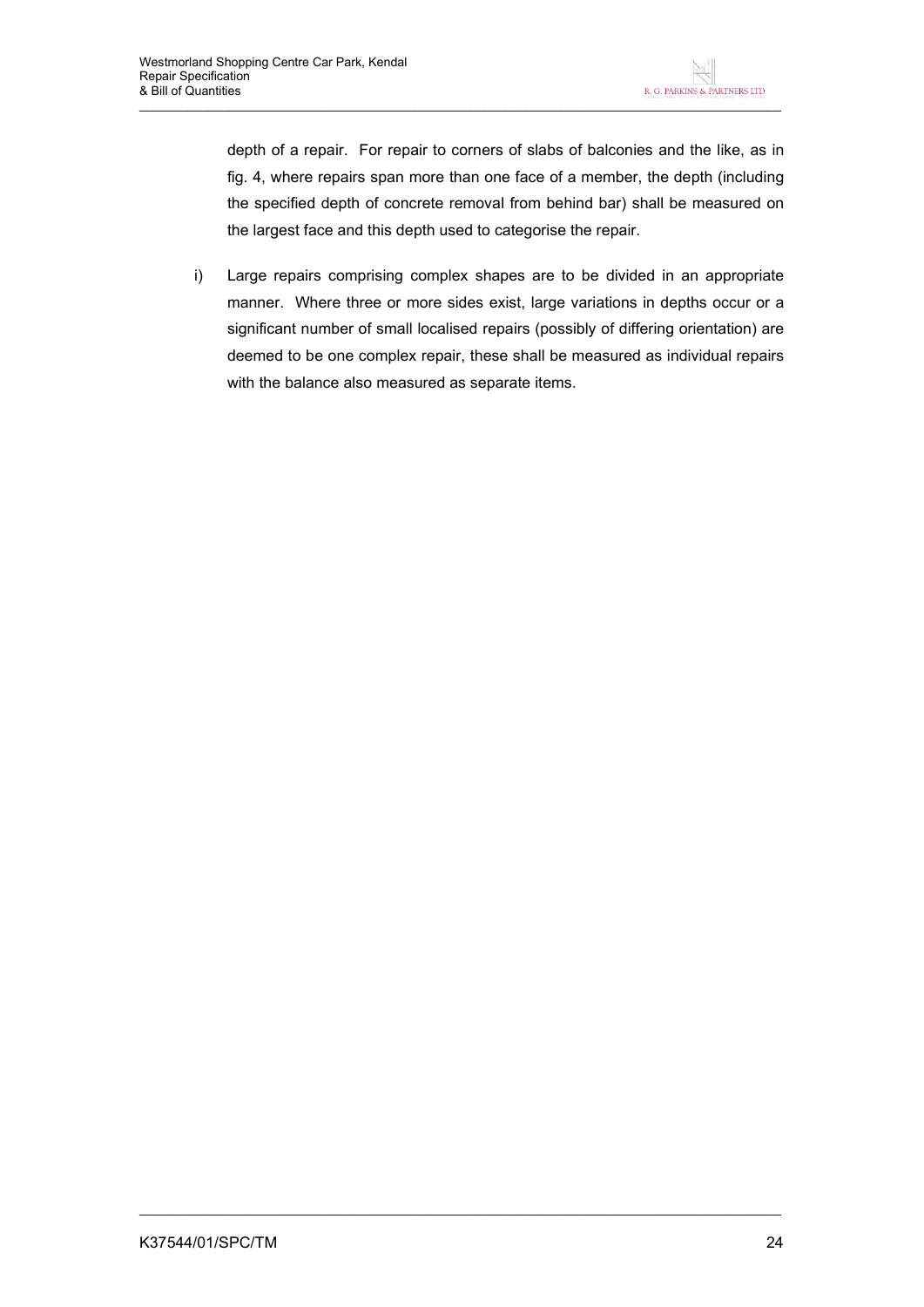| Defect Type | Description                                                                               | Diagram                                                                                                                                                                                                                                                                                                                                                                            |
|-------------|-------------------------------------------------------------------------------------------|------------------------------------------------------------------------------------------------------------------------------------------------------------------------------------------------------------------------------------------------------------------------------------------------------------------------------------------------------------------------------------|
| $\,1$       | Vertical Surface,                                                                         |                                                                                                                                                                                                                                                                                                                                                                                    |
|             | no arises                                                                                 | Width<br>$\epsilon_{\rm H}$<br>Length<br>Fig 1.<br>Area = Length x Width<br>Depth of repair = maximum depth of the repair within a substantial<br>proportion of the repair area.                                                                                                                                                                                                   |
|             | Soffit Surface                                                                            |                                                                                                                                                                                                                                                                                                                                                                                    |
| 2<br>3      | Deck Surface                                                                              | As Fig. 1<br>As Fig. 1                                                                                                                                                                                                                                                                                                                                                             |
| 4           | Two Vertical                                                                              |                                                                                                                                                                                                                                                                                                                                                                                    |
|             | surfaces, one<br>arris (e.g.<br>column)                                                   | 對<br>Length<br>ê,<br>, à<br>4<br>Width 1 Width 2<br>Fig 2.<br>Length is longest length measurement<br>Width measurements should be taken on a left to right basis.<br>Where the area of damage includes a soffit this is recorded as width 1.<br>Girth = Width 1 + Width 2<br>Depth of repair = maximum depth of the repair within a substantial<br>proportion of the repair area. |
| 5           | Two Horizontal<br>surfaces one<br>arris including a<br>soffit (e.g. beam<br>or slab edge) | As Fig. 2                                                                                                                                                                                                                                                                                                                                                                          |
|             |                                                                                           |                                                                                                                                                                                                                                                                                                                                                                                    |

Figure 5.1 **Illustrations of Repair Measurement**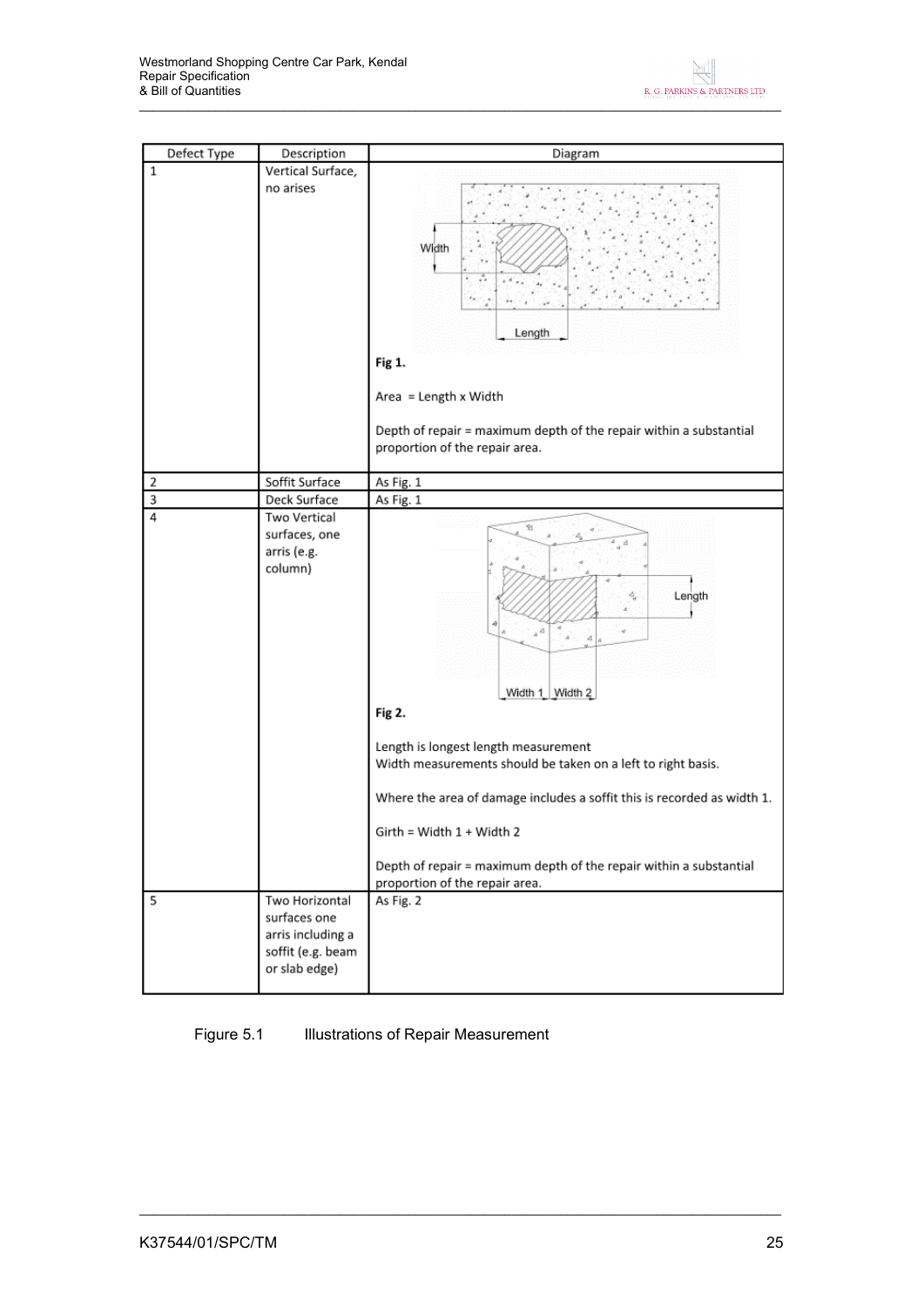Westmorland Shopping Centre Car Park, Kendal Repair Specification & Bill of Quantities



Figure 5.1 (cont.) Illustrations of Repair Measurement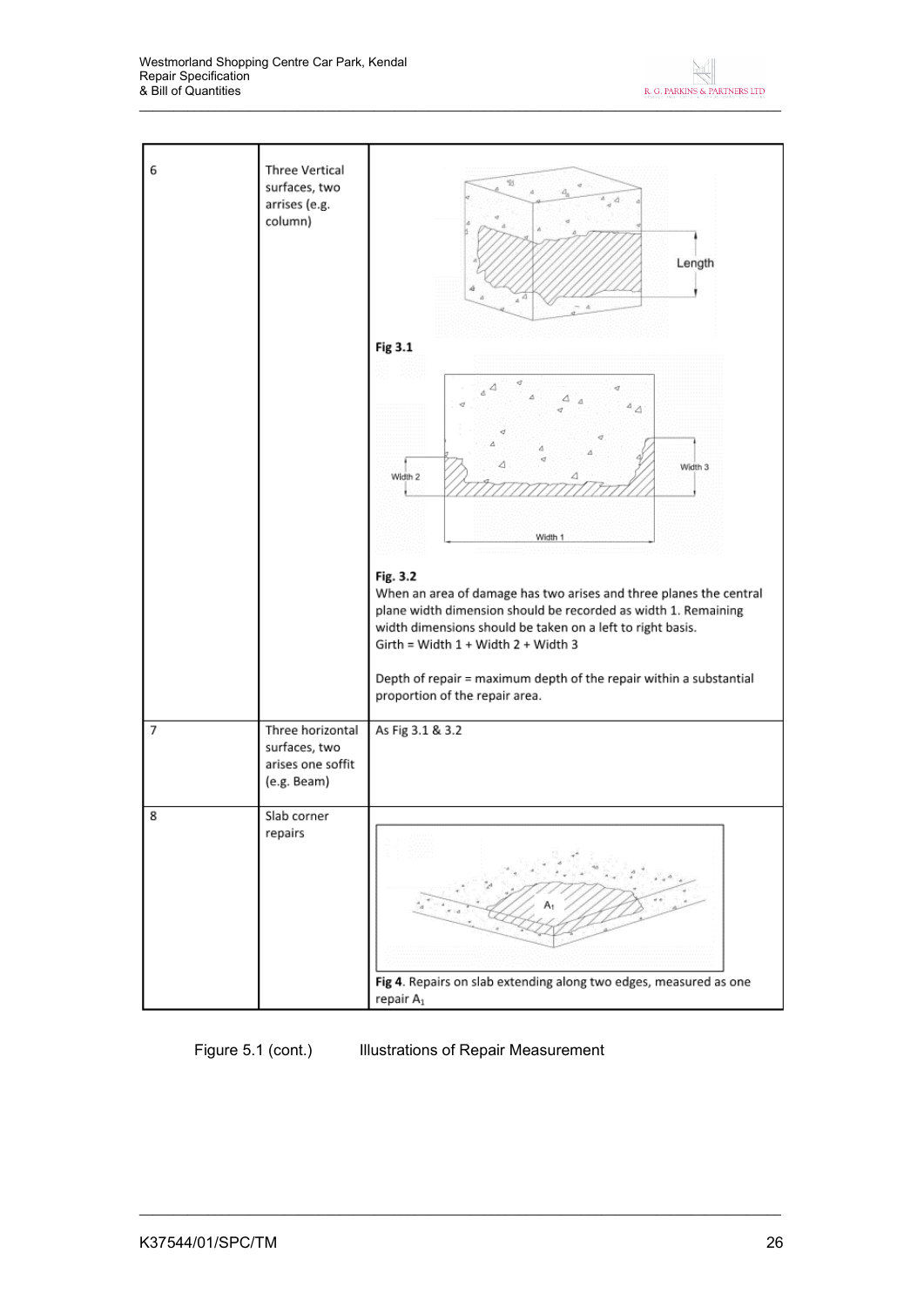



Figure 5.1 (cont.) Illustrations of Repair Measurement